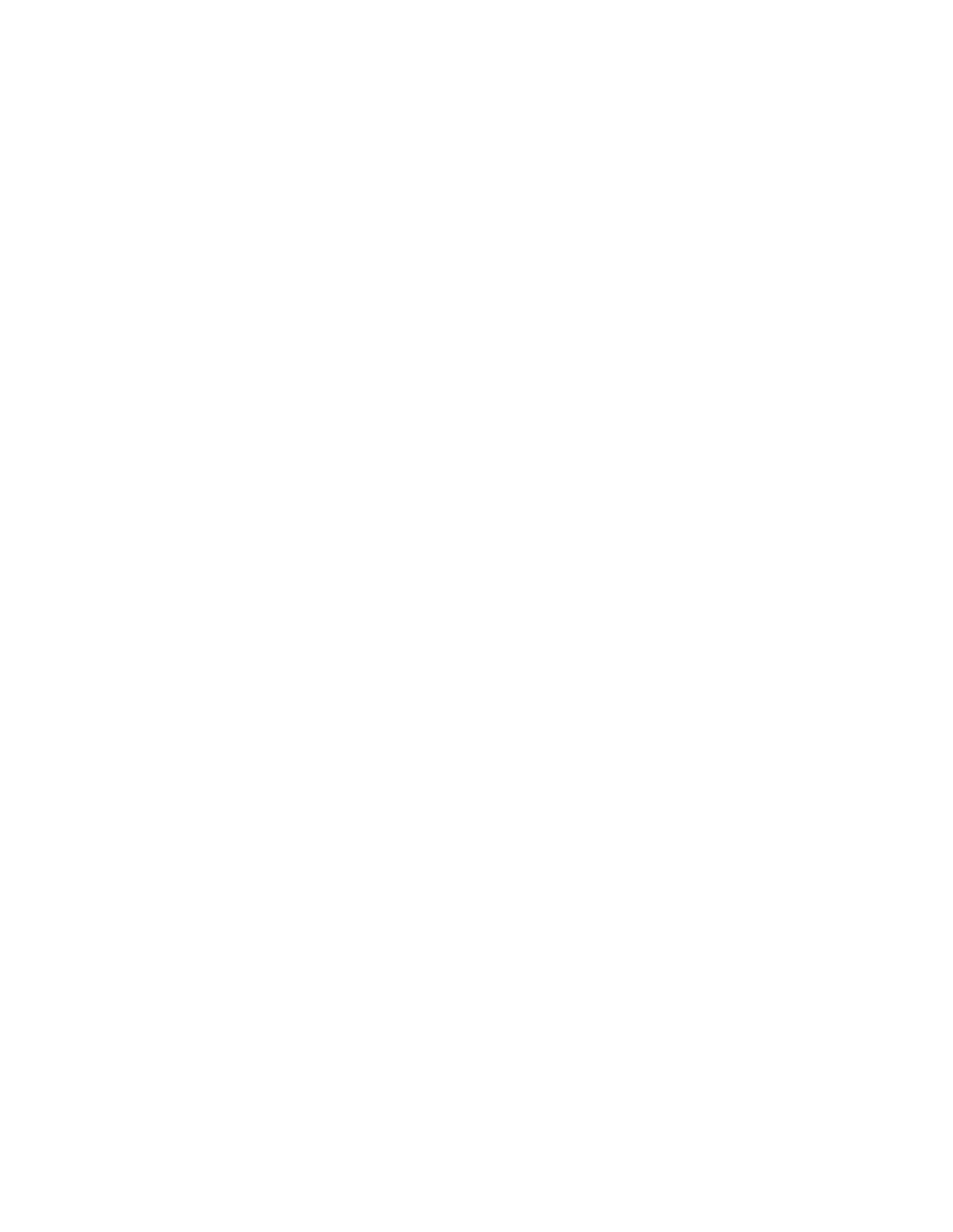|    | A. Economic Development Program                                                                                                                                                                                                                    |
|----|----------------------------------------------------------------------------------------------------------------------------------------------------------------------------------------------------------------------------------------------------|
|    | <b>Property Development Subprogram</b>                                                                                                                                                                                                             |
|    | A public service that provides professional research, guidance, advice and<br>permissions for the development of privately held property.                                                                                                          |
|    | A public service that provides building approvals in accordance with the Ontario<br><b>Building Code.</b>                                                                                                                                          |
|    | A public service that provides property owners and/or tenants with financial<br>assistance for the improvement of property in accordance with applicable<br><i>legislation.</i>                                                                    |
|    | <b>Business Development Subprogram</b>                                                                                                                                                                                                             |
|    | A public service that provides a Windsor-Essex promotional campaign directed at<br>business decision makers with the aim of attracting investment to Windsor -Essex.                                                                               |
|    | A public service that provides decision makers of existing businesses in Windsor -<br>Essex with the necessary information and assistance to rem ain and/or expand in<br>Windsor-Essex.                                                            |
|    | Tourism Development Subprogram                                                                                                                                                                                                                     |
| 6. | A public service to promote the image of Windsor -Essex as a destination with the<br>cooperation of a united tourism and hospitality industry.                                                                                                     |
| 7. | A public service that provides information and promotional materials concerning<br>attractions, activities and events in Windsor-Essex through direct responses to<br>inquiries made in person, by phone, email, fax, mail or website interaction. |
|    | <b>B. Social Development Program</b>                                                                                                                                                                                                               |
|    | A public service that provides financial and employment assistance for individuals<br>who are in temporary financial need.                                                                                                                         |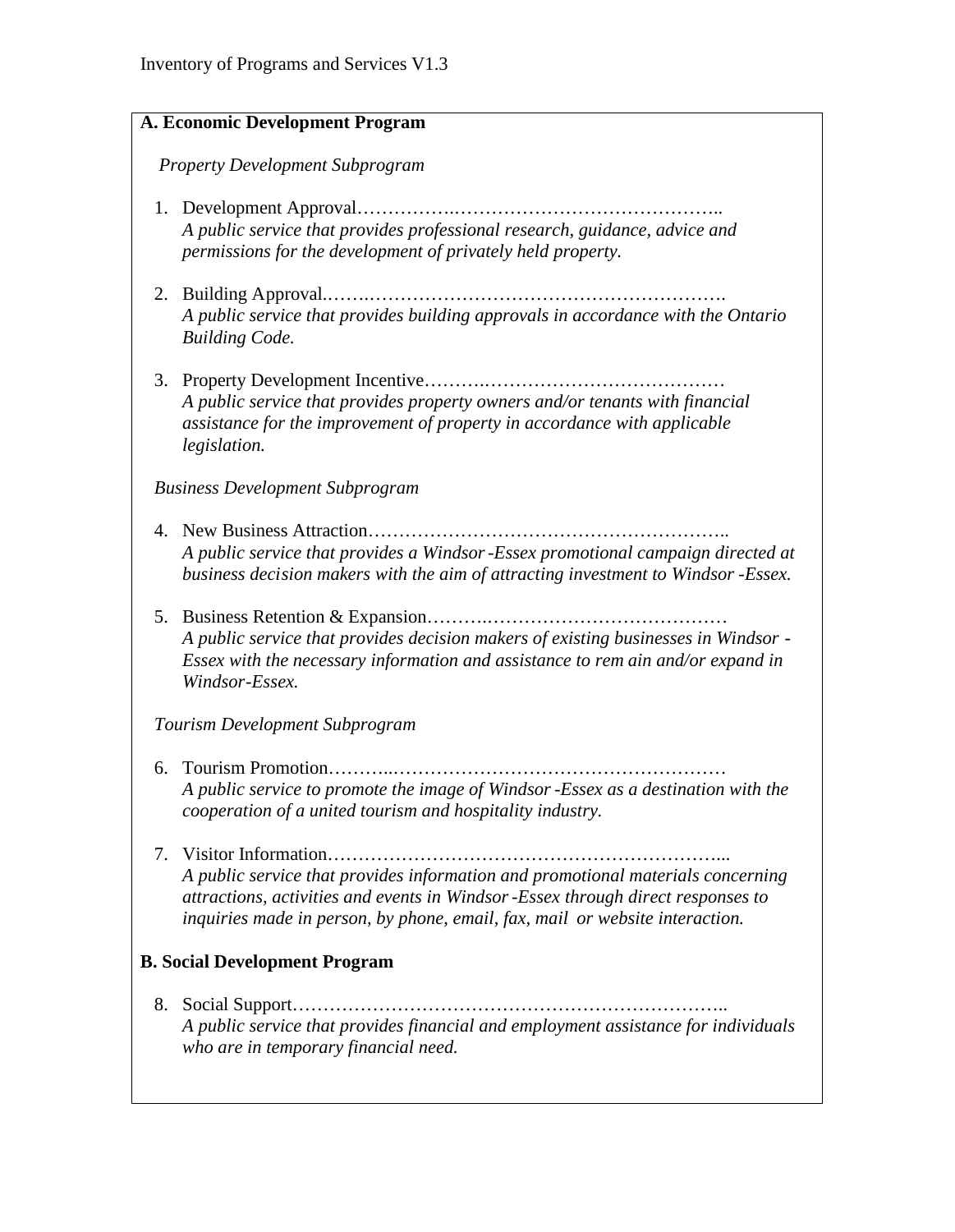- 9. Social Housing……….……………………………………… …………….. *A public service that provides administration, funding and the development of subsidized housing units in the City of Windsor, which meet the needs of residents who require accommodation and support.*
- 10. Child Development……….…………………………………………… .…. *A public service that delivers child -care spaces, under the management of qualified, licensed child-care providers.*
- 11. Social Planning……………………………………………………………. *A public service that facilitates strategic planning, coordination and cooperation between the City and the various community agencies that provide social support, housing and/or child-care services.*

## **C. Environmental Protection Program**

*Garbage & Recycling Subprogram*

- 12. Garbage & Recycling Collection………….………………………………. *A public service provided to ensure all residential and municipal waste and recyclables are collected in a manner consistent with current health standards and environmental requirements.*
- 13. Garbage & Recycling Diversion………..………………………………... *A public service dedicated to the identification and diversion of certain household, commercial, industrial and institutional waste from the EWSWA landfill.*
- 14. Garbage Disposal………………………………………………………….  *A public service to ensure that all garbage that cannot be d iverted is disposed of in the regional landfill in a manner consistent with environmental regulations.*

*Public Parks & Natural Areas Subprogram*

 15. Parks & Natural Areas……..……………………………………………..  *A pubic service to protect, preserve and pro mote active and passive parks and natural areas, maintain and enhance the urban forest and beautify the City of Windsor.*

*Water & Sewage Subprogram*

 16. Fresh Water Supply…………………………………………………………. *A public service to provide reliable potable wate r that meets all health, taste and odour standards.*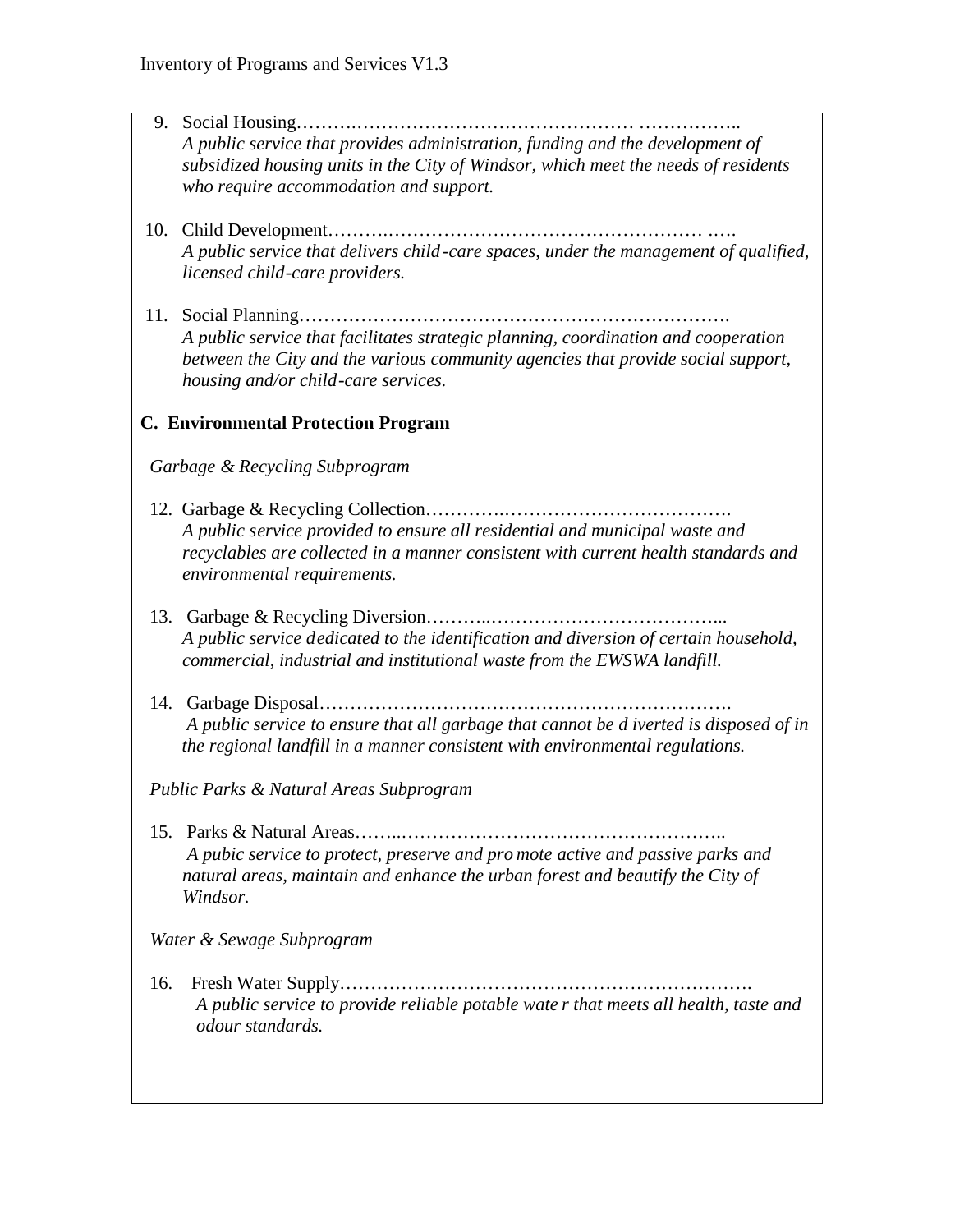| 17. Wastewater Removal<br>A public service that removes wastewater from all homes, business and other<br>buildings for appropriate treatment in accordance with provincial regulati ons.                                                          |
|---------------------------------------------------------------------------------------------------------------------------------------------------------------------------------------------------------------------------------------------------|
| A public service that removes storm water from city streets for appropriate<br>treatment and release in accordance with provincial regulations.                                                                                                   |
| <b>Energy Subprogram</b>                                                                                                                                                                                                                          |
| A public service that acquires and distributes electricity to all account holders in<br>the City of Windsor.                                                                                                                                      |
| A public service to produce and distribute energy for the central heating and<br>cooling of commercial and institutional buildings in the downtown district.                                                                                      |
| A public service that offers advice, education and assistance to electricity users<br>concerning methods to reduce electricity usag e and increase electricity efficiency.                                                                        |
| <b>D. Transportation Program</b>                                                                                                                                                                                                                  |
| A public service that provides residents, businesses and visitors with an accessible<br>transportation network for motor vehicles and bicycles to facili tate the safe and<br>efficient transport of people and goods within the City of Windsor. |
| A public service that provides safe and accessible sidewalks and trails to residents<br>and visitors.                                                                                                                                             |
| A public service that provides residents of and visitors to the City of Windsor with<br>affordable public transportation throughout the City.                                                                                                     |
| A public service that provides a convenient and effectively managed tunnel<br>connection between downtown Windsor and downtown Detroit.                                                                                                           |
| A public service that provides residents of and visitors to the City of Windsor with<br>access to appropriately maintained air travel facilities.                                                                                                 |
|                                                                                                                                                                                                                                                   |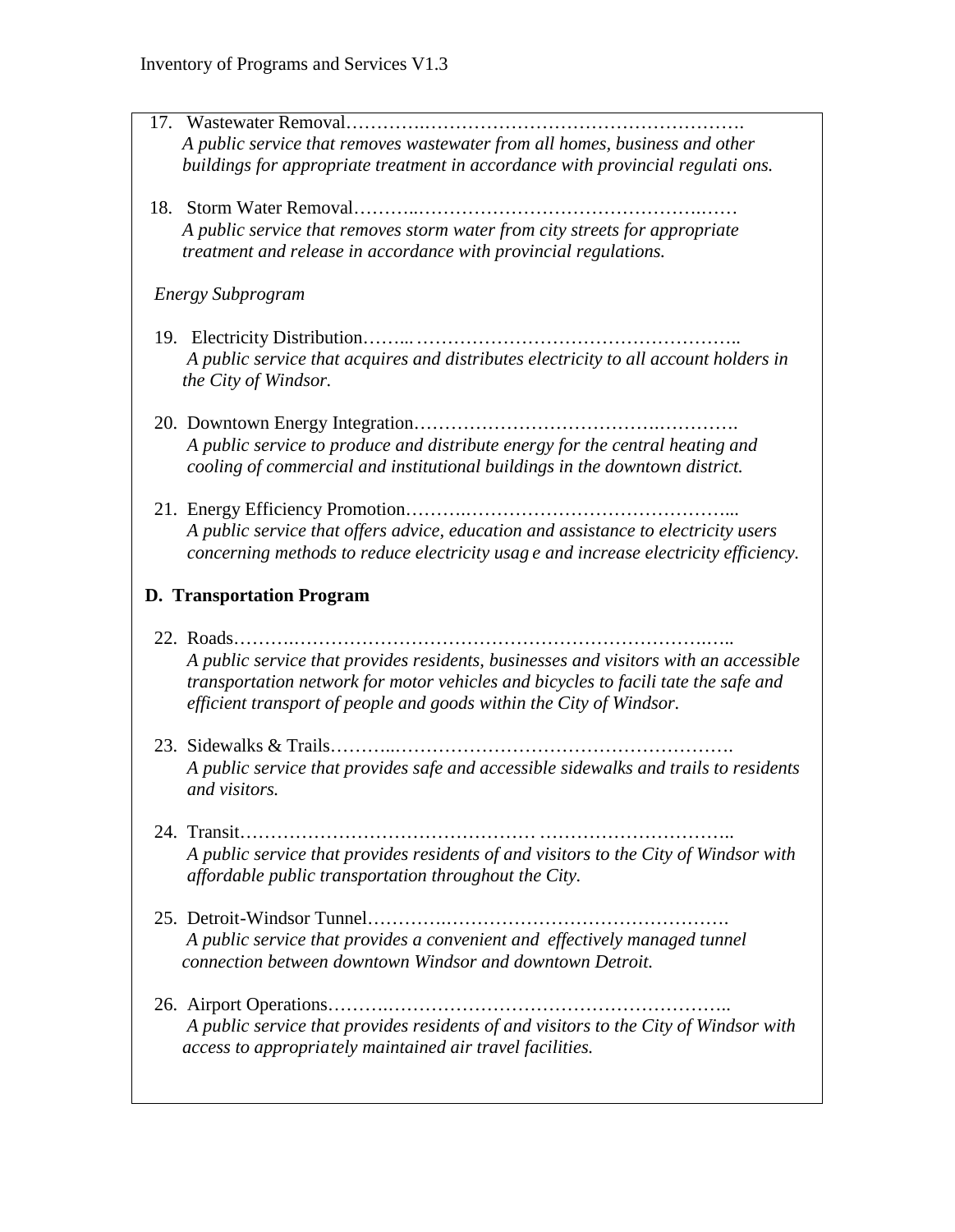### **E. Health, Recreation and Cultural Development Program**

### *Recreation Subprogram*

- 27. Recreation Programming……….………………….………………………  *A public service provided to residents of the City of Windsor offering participation in structured, accessible and affordable recreation and sports programming.*
- 28. Recreation Facility Access……….……………………...……….………… *A public service providing members of the general public and community groups the opportunity to make use of recreational and sports facilities for independent use.*

### *Health Subprogram*

- 29. Public Health Monitoring and Promotion………………………………….. *A public service that provides the latest informatio n on the state of public health in Windsor and Essex County and best practices for good health and illness and disease prevention.*
- 30. Public Health Protection……….……………………………………………. *A public service that provides a professional response to infectious disease outbreaks and enforces violations of public health regulations.*
- 31. Long Term Care Facility…………………………………………………… *A public service to provide 24 hour nursing and personal care for eligible residents.*

### *Arts and Culture Development Service*

- 32. Arts & Culture Development……….………….……………………….… *A public service providing professional advice and information on cultural matters to culture-based community groups.*
- 33. Public Library & Community Archives……….………………………… *A public service offered to all residents of and visitors to the City of Windsor that provides access to information resources, reference materials, the preservation of local history and programming to enrich lives through learning and recreation.*
- 34. Community Museum……………………………………………………. *A public service offering attractions of art, culture and historical interest (both local and general).*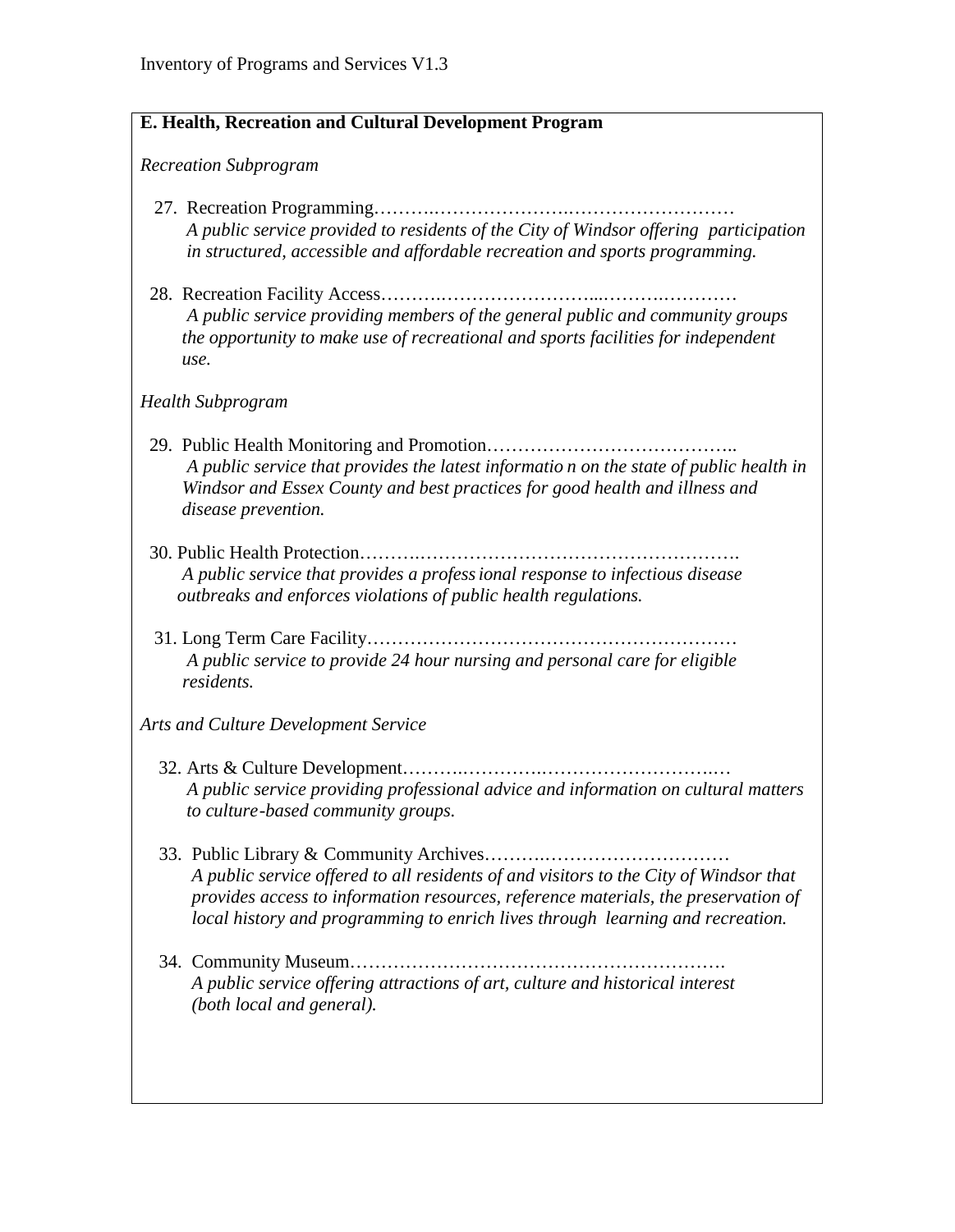## **F. Public Safety Program**

*Investigation & Intervention Subprogram*

- 35. Police Investigation……………………………………………………… *A public service to gather evidence to be used by courts of law to determine the guilt or innocence of persons accused of offences against the Crown using established police procedures and rules of evidence.*
- 36. Police Patrol & Intervention……….……………………………………. *A public service that places police units throughout the City to respond to incidents and offences in progress.*
- 37. Fire & Rescue……….………………………………………………...… *A public service provided to victims and/or potential victims of em ergency situations (i.e. fires and vehicular or other accidents) offering relief and assistance.*
- 38. Animal Control…………………………………………………….…… *A public service that provides a response to reports of unregistered pit bulls, dogs at large, dog attacks and wild animals at large, which may include bringing such animals under control.*
- 39. Paramedics……….……………………………………………………... *A public service that provides a response to medical emergencies of varying severity that may occur throughout the City of Windsor and provide trans portation to a medical facility, if necessary.*
- 40. Provincial Offences…………………………………………………….. *A public service to determine the innocence or guilt of persons charged with a provincial offence using rules of evidence and procedure.*

*Inspection & Prevention Subprogram*

- 41. Inspections………..…………………………………………………….. *A public service that provides inspections to ensure adherence to various bylaws concerning property standards and the Province of Ontario's building, fire and health codes.*
- 42. Fire & Crime Prevention Education……….…………………………… *A public service to provide education to the general public concerning fire and crime prevention.*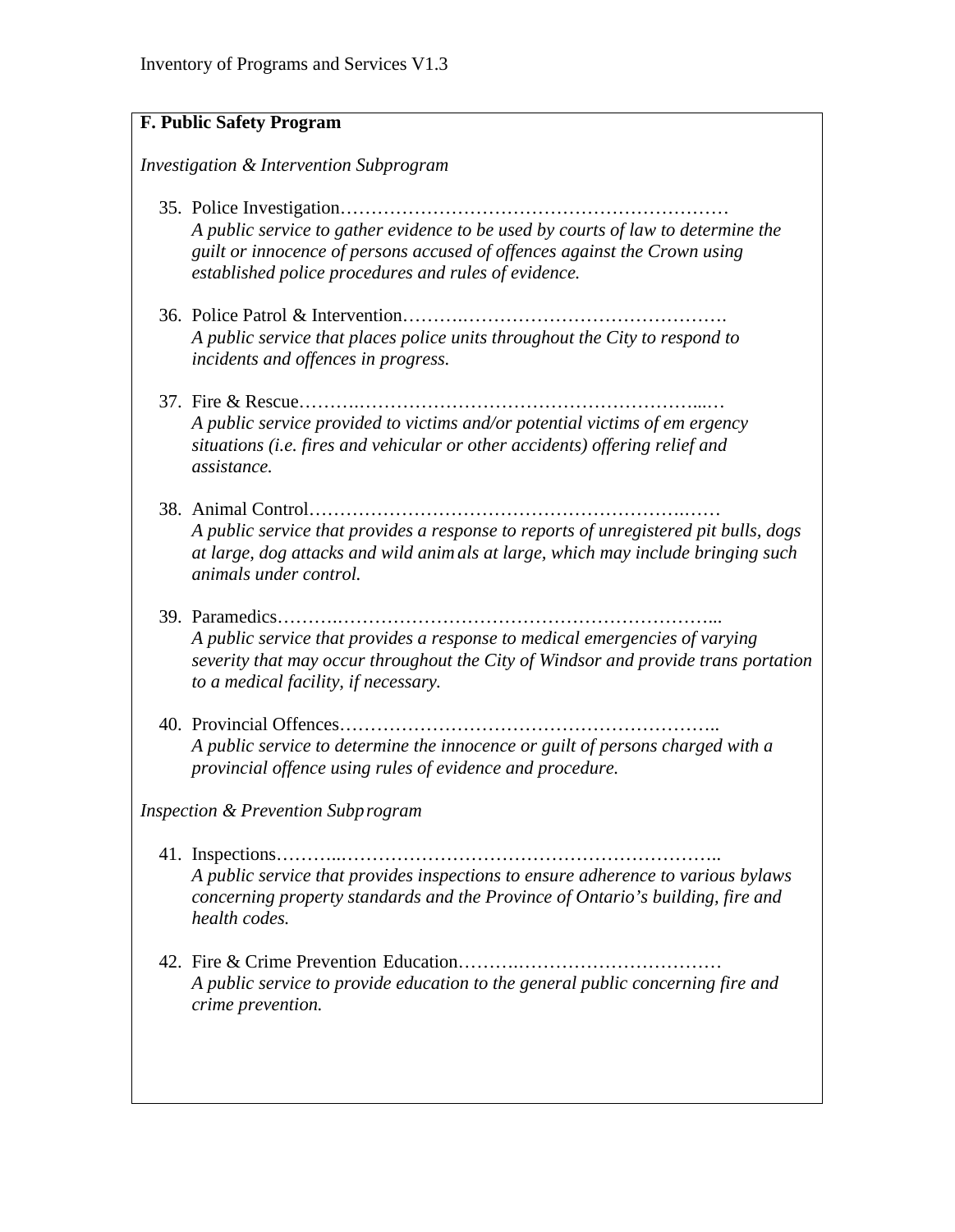| A public service that establishes appropriate criteria for business, gaming or dog<br>licenses and ensures that applicants meet these requirements before licenses are<br>issued.                                                            |
|----------------------------------------------------------------------------------------------------------------------------------------------------------------------------------------------------------------------------------------------|
| A public service that provides reliable illumination at night along City streets and<br>sidewalks.                                                                                                                                           |
| A public service provided to ensure that selected intersections throughout the City<br>are staffed by qualified crossing guards so that school children walking to and<br>from school may cross streets safely.                              |
| A public service to enforce the parking bylaw passed by City Council to ensure an<br>adequate supply of lawful parking throughout the City and to facilitate the safe<br>and efficient movement of people throughout the City.               |
| <b>Emergency Management Subprogram</b>                                                                                                                                                                                                       |
| A public service that puts the City of Windsor's emergency response plan into<br>operation in the event of a declared state of emergency.                                                                                                    |
| <b>G. Public Engagement Program</b>                                                                                                                                                                                                          |
| A public service to administer the registration of deaths and marriages as<br>required by the Province of Ontario and to perform marriage ceremonies if<br>requested.                                                                        |
| 49. Access to Information & Records<br>A public service to respond to requests from members of the general public for<br>access to municipal records and to ensure all privacy regulations are observed<br>when such requests are processed. |
| A public service that provides for the management of fair and equitable elections<br>to fill elected municipal positions as well as trustees and other elected positions<br>for the various area school boards.                              |
| 51. Community Development & Urban Design<br>A public service that solicits input and advice from the community to create the<br>various plans that govern the development and design of the City of Windsor.                                 |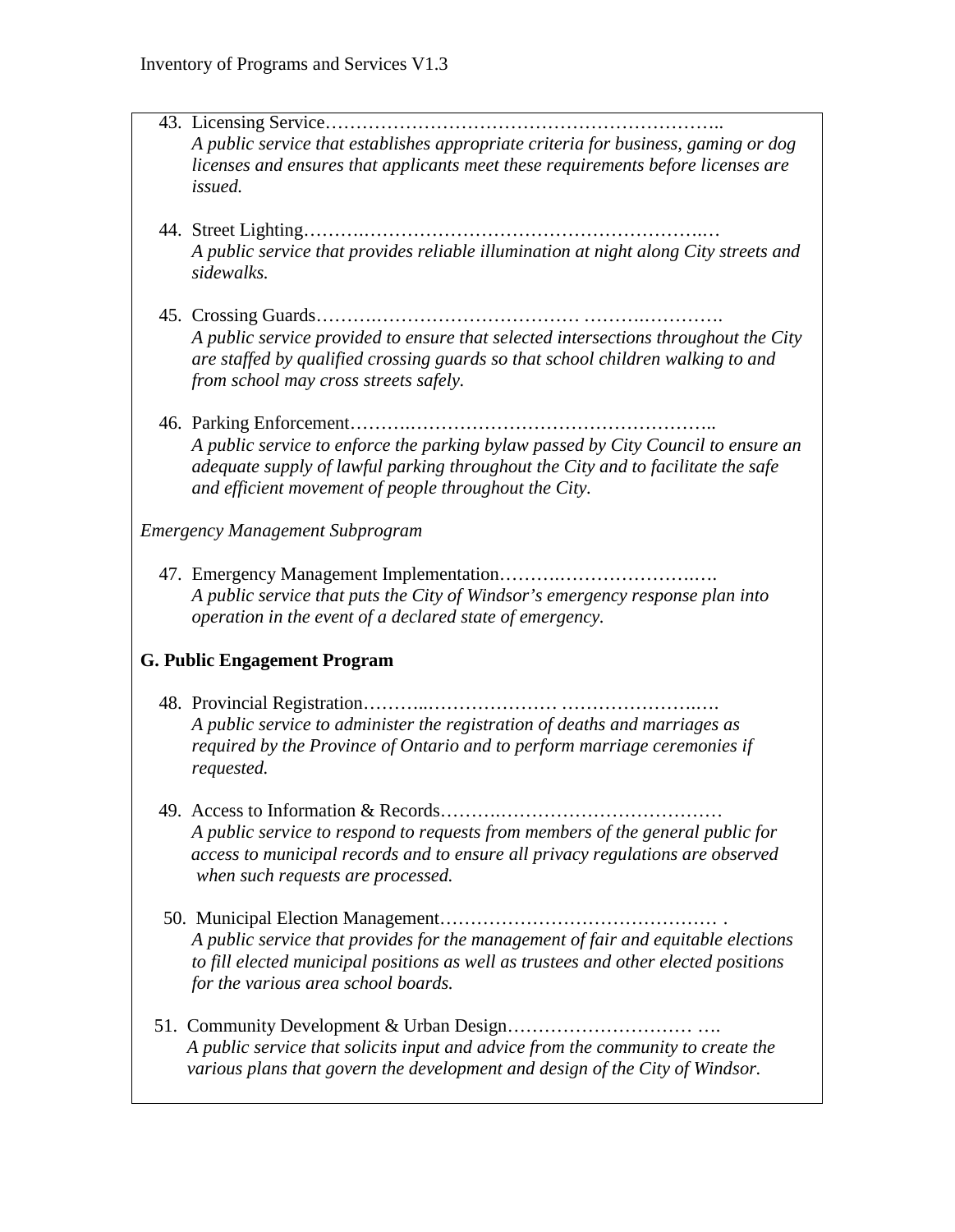- 52. Council Support……….………………………………………………… *A public service that facilitates interaction between the community and City Council through Council meetings, Committees of Council, informal meetings, public events and correspondence.*
- 53. Customer Service………………………………………………………… *A public service that provides timely and accurate information on and access to government and community services.*

### **H. Internal Services Program**

*Corporate Management Subprogram*

- 54. Corporate Leadership…………………………………………………… *An internal service that implements, monitors and reports on the strategic and operational direction for the Corpor ation, as approved by City Council.*
- 55. Corporate Communication………………………………………………. *An internal service that prepares and releases information to a defined audience (internal or external) at the request of a service department in the Corporation.*

*Human Resources Management Subprogram*

- 56. Staffing Support………..…………………………………………………. *An internal service that provides for the recruitment, placement, development, allocation and support of all staff of the Corporation.*
- 57. Compensation & Benefits Management……………………………….… *An internal service that prepares and maintains a complete set of policies and procedures to ensure that staff receives correct compensation and benefits.*
- 58. Labour Relations…………………………………………………………. *An internal service that supports the development of and a dherence to collective agreements with CUPE Locals 543 and 82, ONA, WPFFA, and CANUE/PETU.*
- 59. Workplace Health & Safety……………………………………………… *An internal service that develops and implements policies and procedures that ensure that the Corporation is compliant w ith Health and Safety and WSIB regulations.*
- 60. Employee Performance Management……………………………………. *An internal service that promotes, monitors and reports on the employee performance program.*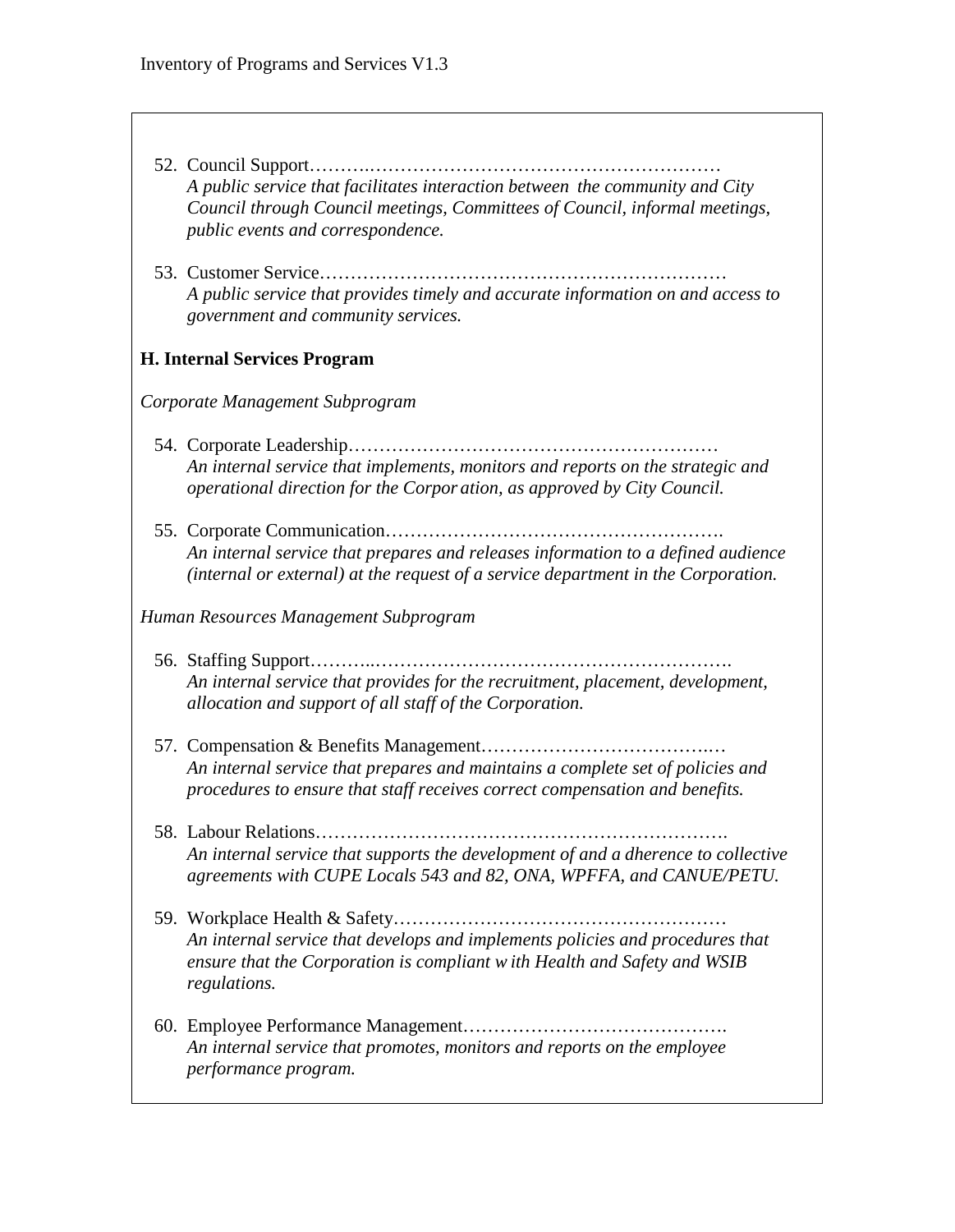### *Financial Management Subprogram*

- 61. Financial Planning and Monitoring…………………………………….. *An internal service that directs the planning, documentation and implementation of the budget process, from development to review and results reporting.*
- *62.* Investment and Debt Management……….……………………….……. *An internal service that maximizes retu rn on investments and minimizes interest on debt.*
- 63. Financial Accounting & Reporting……….…………….……………… *An internal service that ensures proper financial accounting, completion of consolidated financial statements and necessary legislated filings.*
- 64. Billing & Collection………..…………………………………………… *An internal service that provides accurate billing and collection of municipal taxes and other accounts receivable.*

*Information Technology Management Subprogram*

- 65. Information Technology Design & Planning……….……………….… *An internal service that plans and designs Information Technology solutions that contribute to the achievement of corporate strategic objectives.*
- 66. Business Solutions Development & Support……….………………… *An internal service that designs, develops, implements and mai ntains electronic business solutions to meet the needs of public and internal service providers across the Corporation.*
- 67. Information Technology Infrastructure Operations……….………….. *An internal service that selects, acquires, and maintains all technology as sets as well as controls access to the Corporation's network.*

*Corporate Asset Management Subprogram*

- 68. Corporate Facilities Management………………………………….…. *An internal service that acquires, maintains and disposes of all facilities owned by the Corporation.*
- 69. Corporate Fleet Management………..……………………………….. *An internal service that provides for the maintenance, operation, repair and disposal of the Corporation's fleet of vehicles.*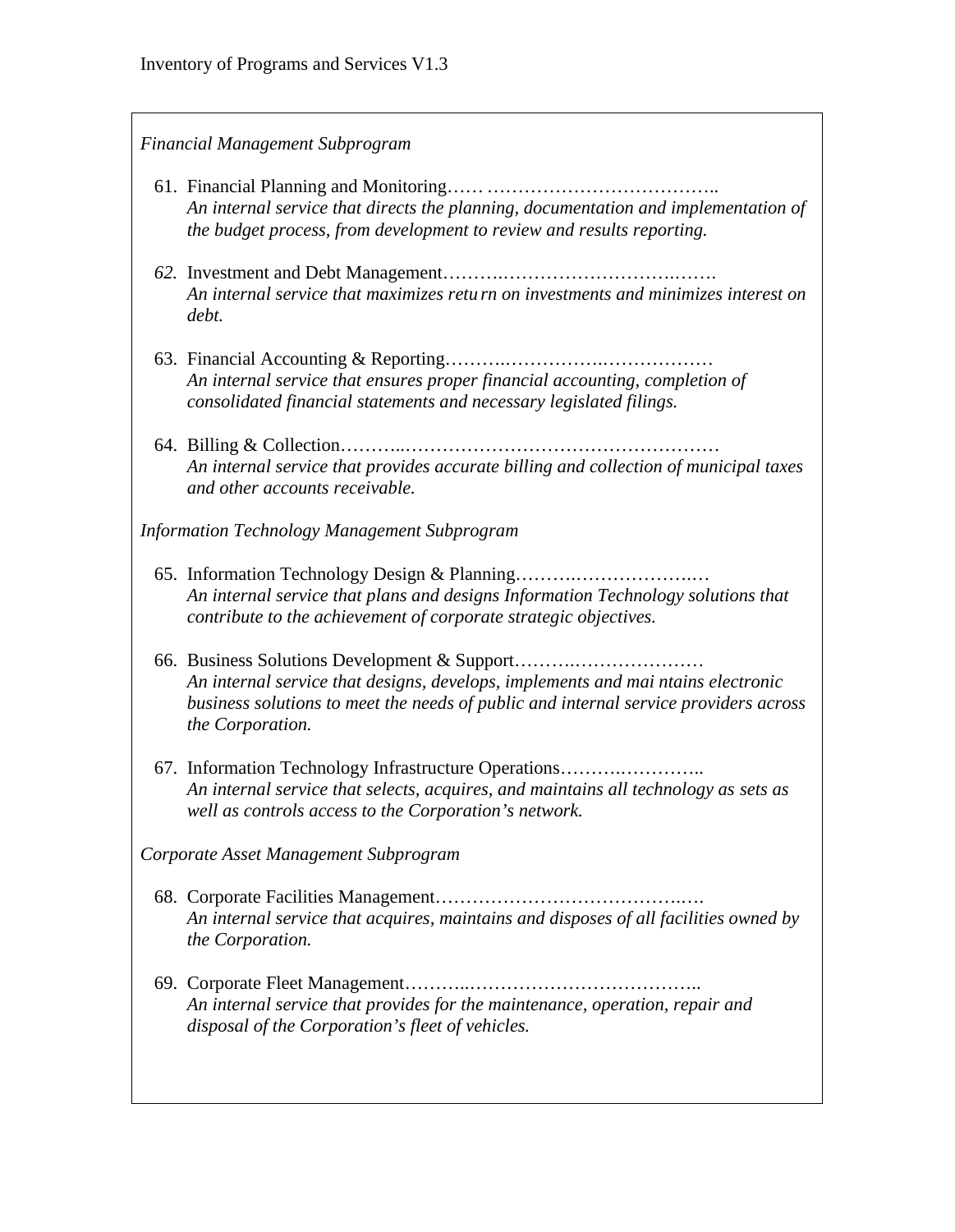70. Corporate Real Estate Management……….………………………… *An internal service that manages th e Corporation's real estate assets through acquisitions, sales and leasing.*

*Professional Services Subprogram*

- 71. Legal……………………………………………………………….… *An internal service that provides legal advice and expertise to City Council and senior administration on matters relating to the Corporation's business activities.*
- 72. Audit…………………………………………………….…………… *An internal service that reviews and analyzes the Corporation's business practices to ensure operational excellence at reasonable cost as well as adherence to generally accepted accounting principles.*
- 73. Purchasing………..…………………………………………………… *An internal service that provides professional advice and administrative support to ensure the purchasing bylaw, approved by City Council, is observed.*
- 74. Project Management………..……………………………… …………. *An internal service that provides an effective, trained project manager.*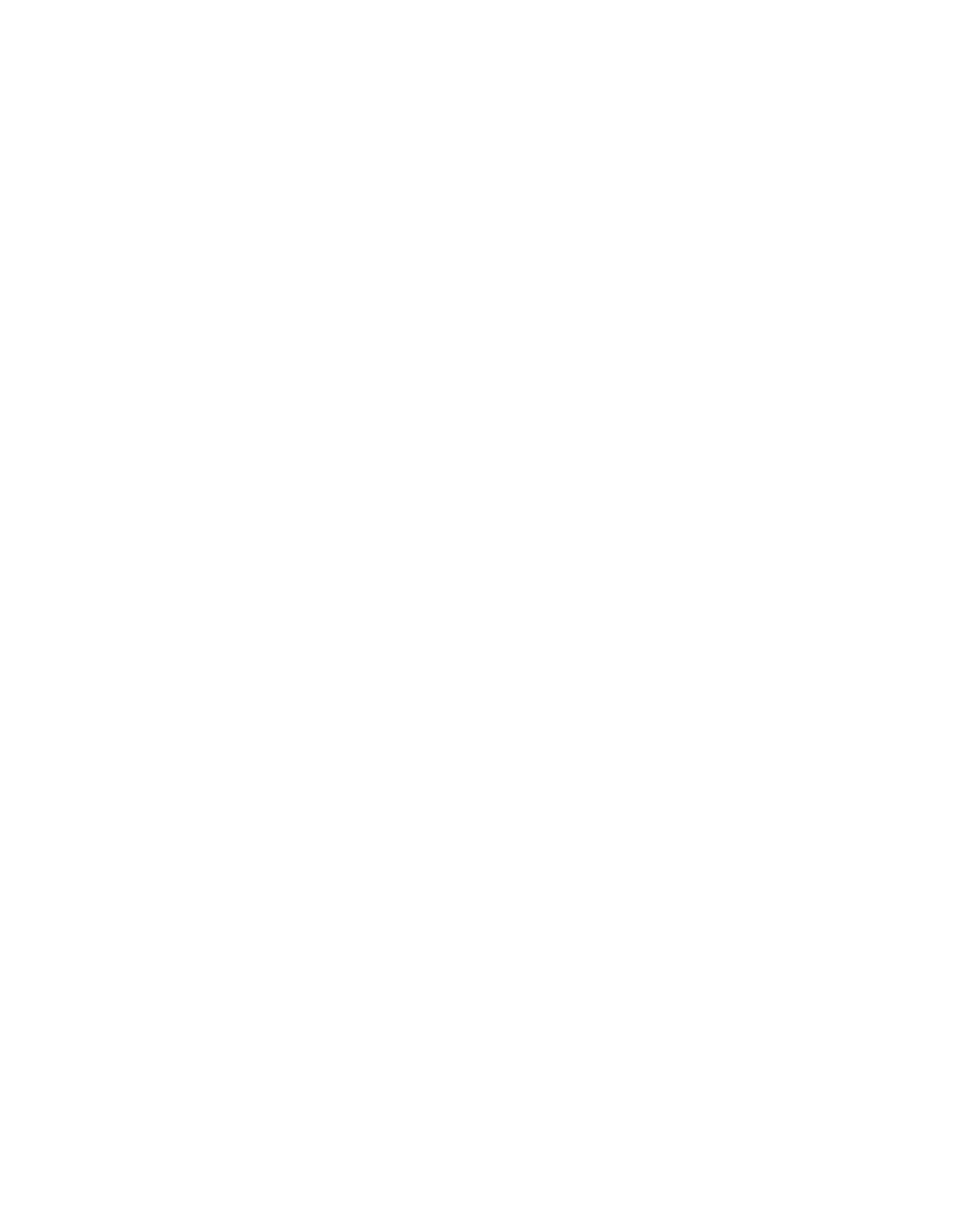**Appendix B Windsor Essex Community Housing Corporation Letter**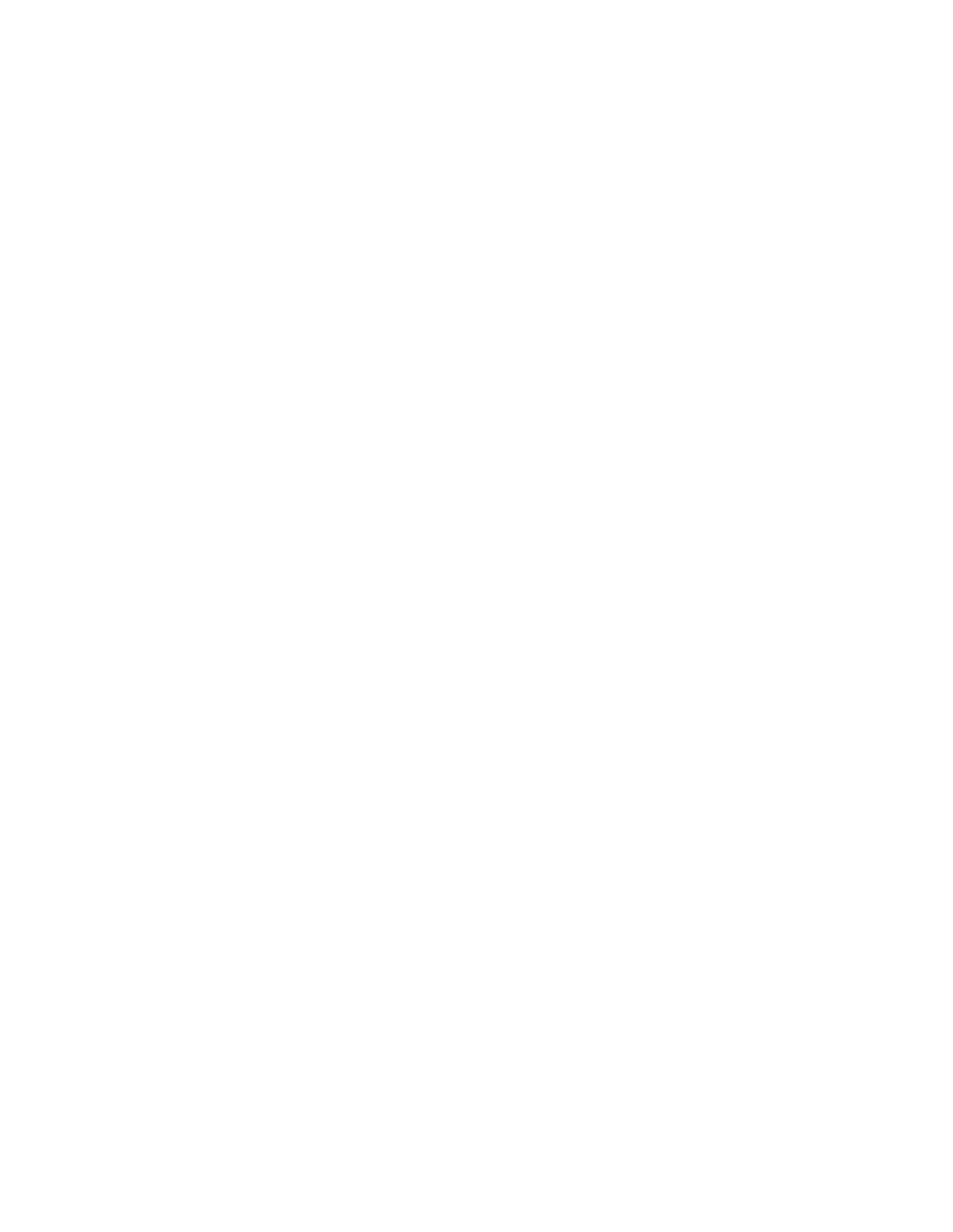

October 29, 2013

Melissa Osborne, Senior Manager Asset Planning The Corporation of the City of Windsor 400 City Hall Square East Suite 402 Windsor, Ontario N9A 7K6

Dear Ms. Osborne:

## **Re: Overview Of The State of Asset Management At Windsor Essex Community Housing**

Windsor Essex Community Housing (CHC) owns and manages 732 buildings in the region of Windsor-Essex consisting of single family homes, townhomes, low-rise, mid- rise and high-rise apartment buildings. The average age of the housing stock is approximately 40 years old and has a 2013 replacement value of \$650M CDN.

Within the past 12 months CHC has transitioned from an Excel based asset management tool to Asset Planner™\*, a webbased asset management software specialized for housing applications. Asset Planner™, is used by 25 Service Managers, LHC's and other housing providers to manage over 113,000 units in Ontario. Asset Planner™ utilizes leading construction estimating software and empirical data to determine the cost of capital repairs and asset replacement value.

The general state of CHC's assets can be referred to as "tired and aging" however, in recent years a higher number of structural issues have surfaced which is indicative of the asset age and are costly to repair. Significant capital funding will be required in the next 30 years in order to reverse the deteriorating trend in our assets. Based on the current funding level of \$3.6M/year, the average FCI for all of CHC's assets will have declined from Good to Fair rating by 2016. Then, with the same annual investment of \$3.6M\year, in 2020 the average FCI for all of CHC's assets will have further declined from Fair to Poor rating. CHC is closely monitoring this issue and working on solutions to mitigate the risk and rate of asset decline.

CHC's capital needs over the next 30 years averages \$11.5M per year yet the average annual capital funding is \$3.6M per year. Through cost reduction and optimization of the asset management process, CHC believes this need can be reduced to \$6M - \$8M per year to stabilize and perhaps even reverse the trend in physical asset deterioration.

Initiatives CHC is or will be undertaking to reduce costs are as follows:

- 1. Continue to conduct strategic Building Condition Assessments (BCA's) to augment building data in Asset PlannerTM.
- 2. Monitor pitched roofs on a bi-annual basis and flat roofs on an annual basis to ensure maximum life is obtained before repair or replacement.

*\*Asset PlannerTM is an Ameresco product*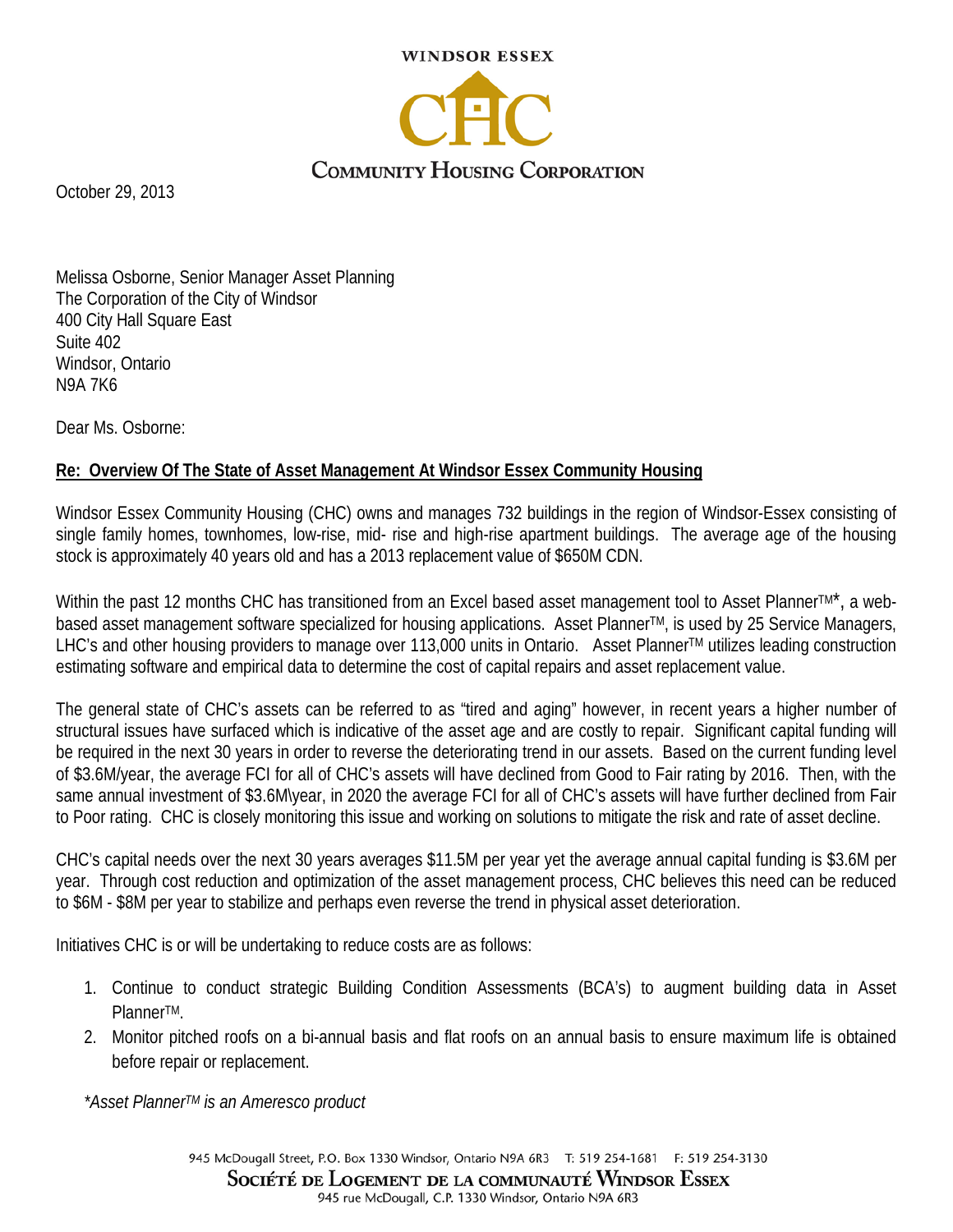- 3. Continue to combine like capital work corporate wide in order to maximize purchasing value through increased size of project.
- 4. Develop partnerships with leading architectural and building science schools to strengthen asset management and asset restoration knowledge base.
- 5. Seize opportunities to lower asset operating cost when implementing a capital restoration project. An example of such an initiative is adding insulation to the exterior of a building when replacing the exterior skin.

CHC clearly recognizes the challenges obtaining funding to finance the capital requirements that currently exist and will exist for the foreseeable future. While CHC sees a number of challenges to self-fund 100% of the capital requirements, CHC has started a number of initiatives to minimize the needs for external funding. Capital funding opportunities in addition to the City of Windsor that CHC is currently exploring or plans to explore are as follows:

- 1. Establish a reserve fund for Public Housing Stock using energy retrofit grants received in 2010/2011. Public Housing stock represents approximately 75% of CHC's total stock.
- 2. Increase asset revenue by implementing mixed use models when completing regeneration projects
- 3. Leverage equity in current assets
- 4. Utilize Infrastructure Ontario funding

CHC believes that creative solutions can be found through collaborative relationships, working together to address the challenges upon us now and in the coming years. CHC is working with the City of Windsor Asset Planning Department to identify synergies and standardize reporting methodologies to streamline the asset planning process and standardize the reporting information. Similar activities are currently underway with other housing providers within the province which provide opportunities to develop best practices and benchmark buildings all leading to enhanced performance.

In closing, with respect to the state of CHC's assets, the single biggest issue facing CHC is the projected state of decline based on current funding levels. Opportunities have been identified for cost reduction and acquisition of funding. These both need to be further developed in the coming months and years to ensure the sustainability of our housing assets in Windsor-Essex for many years to come.

Sincerely,

Hans Kogel, P. Eng, Director, Asset Engineering

/mz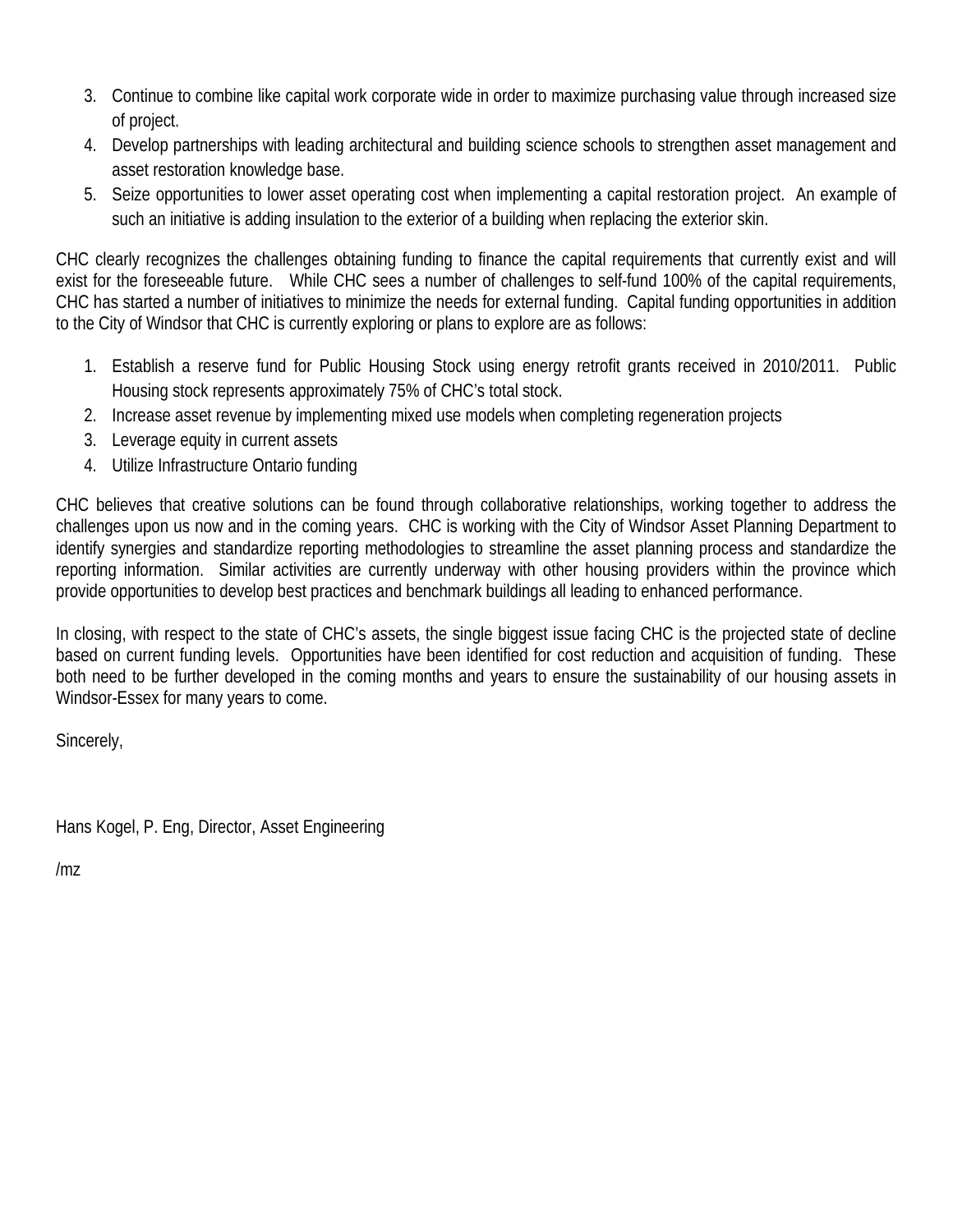# **Appendix C Windsor Utilities Commission Letter**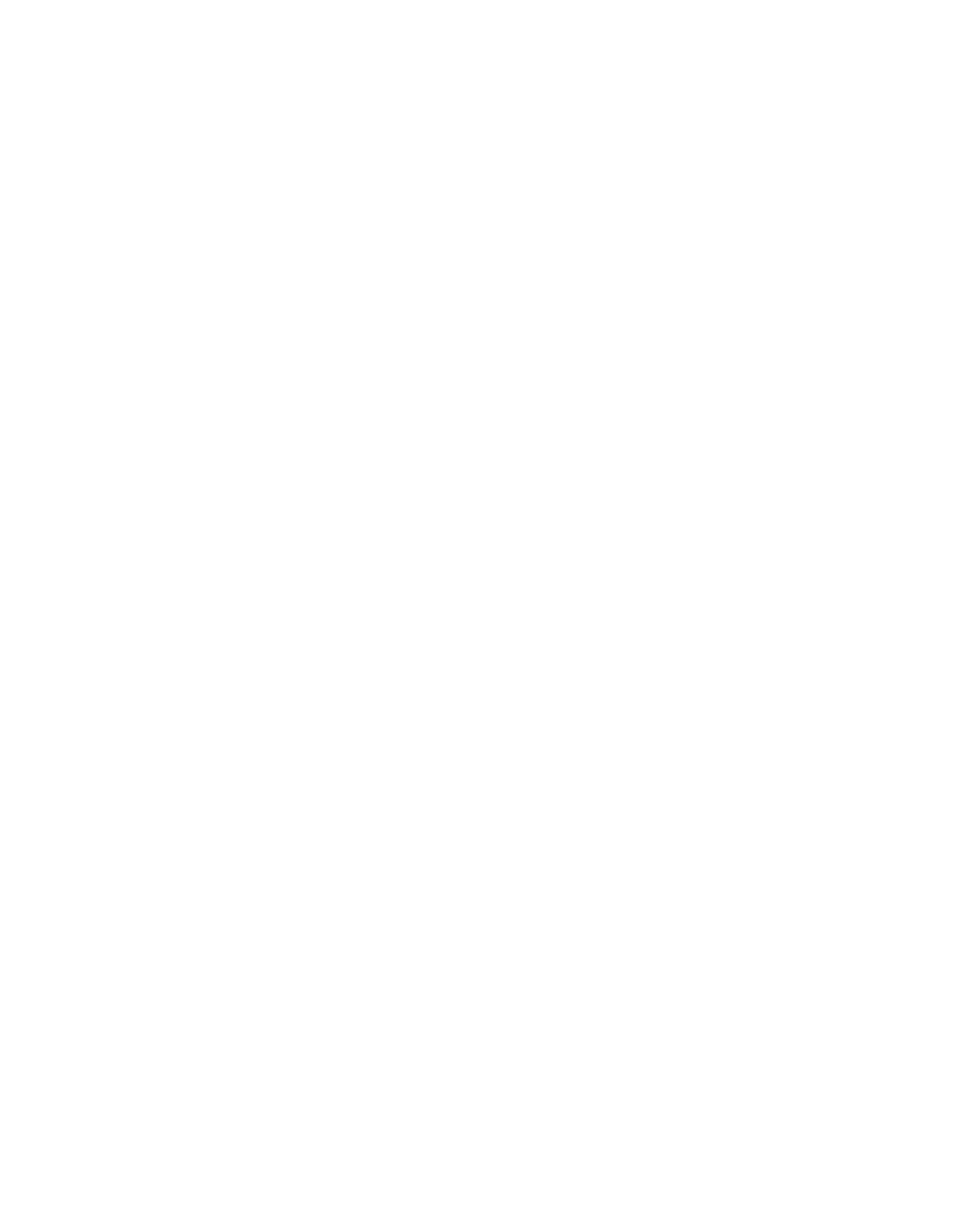

October 24, 2012

Ms. Melissa Osborne Senior Manager Asset Planning City of Windsor 400 City Hall Square Suite 402 Windsor, ON N9A 7K6

Dear Ms. Osborne:

### Re: Asset Management Program-Windsor Utilities Commission

### **Introduction**

The Windsor Utilities Commission adopted an asset management plan from recommendations made from a study conducted by Earth Tech/Watson and Associates in 2007. This plan was developed to satisfy the intent of the Suitable Water and Sewage System Act (SWSSA) and Section 30 of the Safe Water Drinking Act. As part of the report a Lifecycle Replacement Plan was adopted to ensure the following objectives:

- Meeting ratepayer demands with focus on water system sustainability
- Establishing water rates based upon sound operational and financial planning
- Budgeting focused on activities critical to sustained performance  $\bullet$
- Meeting service level expectations and regulatory requirements
- Maintaining the security and safety of all water distribution infrastructure  $\bullet$

As part of the WUC asset management process an asset inventory, condition assessment and rating system were developed which is reviewed each year to assess the remaining life of assets which govern the capital budget forecasts and future replacement programs.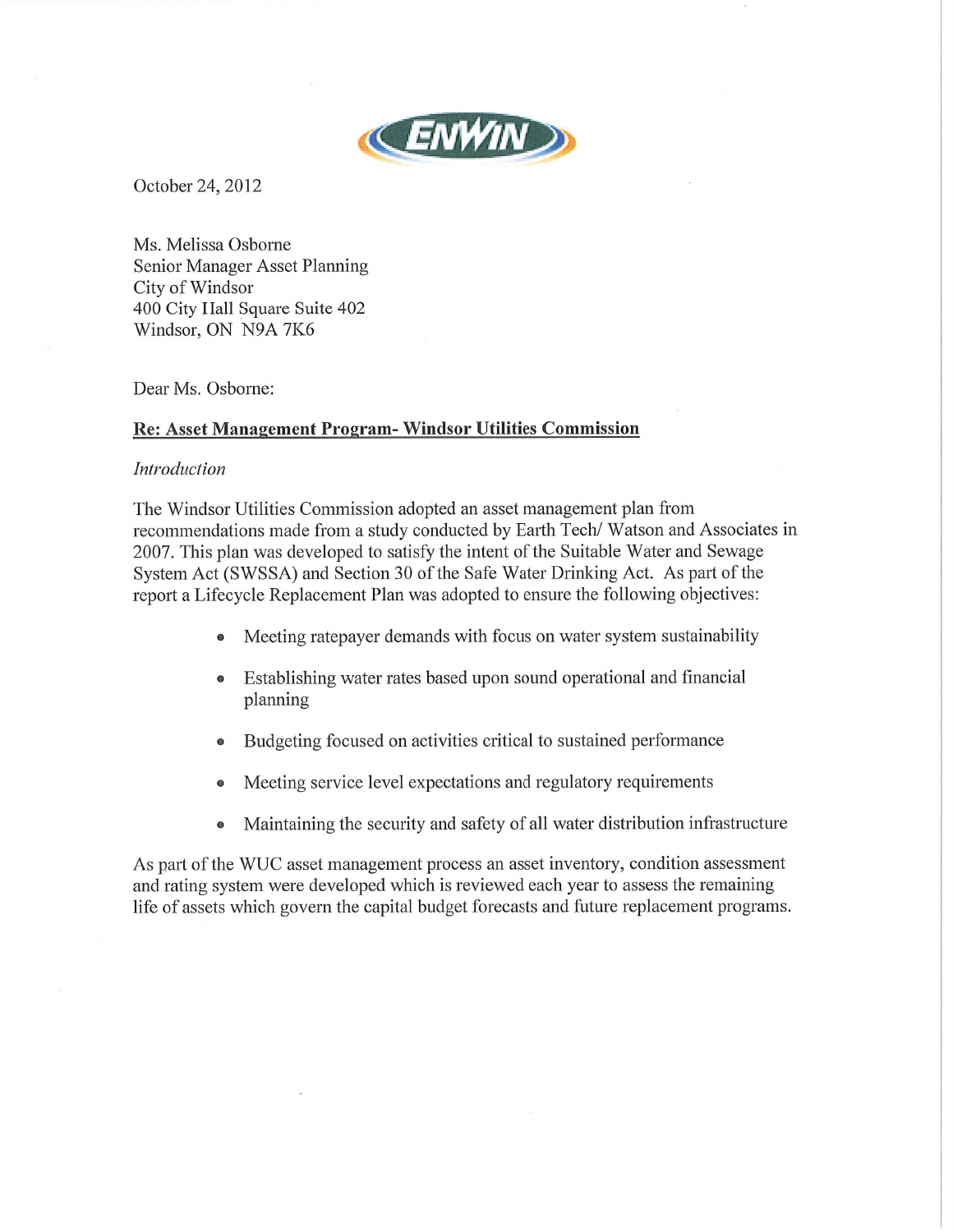### Watermain Program

 $\sim$ 

Watermain projects are prioritized based upon a scoring algorithm where a point system is applied to the below criteria as follows:

| <b>Criteria</b>             | <b>Reason</b>                                                                                                      | <b>Regulatory Requirement</b>                                                                        |
|-----------------------------|--------------------------------------------------------------------------------------------------------------------|------------------------------------------------------------------------------------------------------|
| Low Chlorine Residual       | - indicator of corrosion of<br>water piping resulting in<br>disturbed water                                        | - mandated by MOE to achieve and<br>maintain free chlorine residual of<br>0.2mg/L                    |
| Lead Service                | - WUC is mandated to have a<br>Lead Community Testing<br>Program performed twice a<br>year                         | - Maximum Acceptable<br>Concentation (MAC) is 10ug/L as<br>prescribed by O.Reg 169/03,<br>schedule 2 |
| <b>High Break Frequency</b> | - corrosion results in potential<br>contamination and public<br>health risk                                        | - MOE Regulations                                                                                    |
| <b>Fire Protection</b>      | - internal corrosion reduces<br>the internal diameter of<br>piping resulting in reduced<br>flow capacity           | - Ontario Fire Code                                                                                  |
| Life Cycle Replacement      | - based upon useful life of<br>assets cast iron piping and<br>other water infrastructure in<br>need of replacement |                                                                                                      |

In addition to the above, the Water System engineering staff of Enwin Utilities Ltd. work in conjunction with the Public Works Department to coordinate watermain replacement works with road and sewer projects ensures optimal resources utilization.

If additional information is required, please advise the undersigned. Thank you.

Yours very truly,

Jubec

Victoria Zuber Vice President and Chief Financial Officer

cc: M. Friel, Controller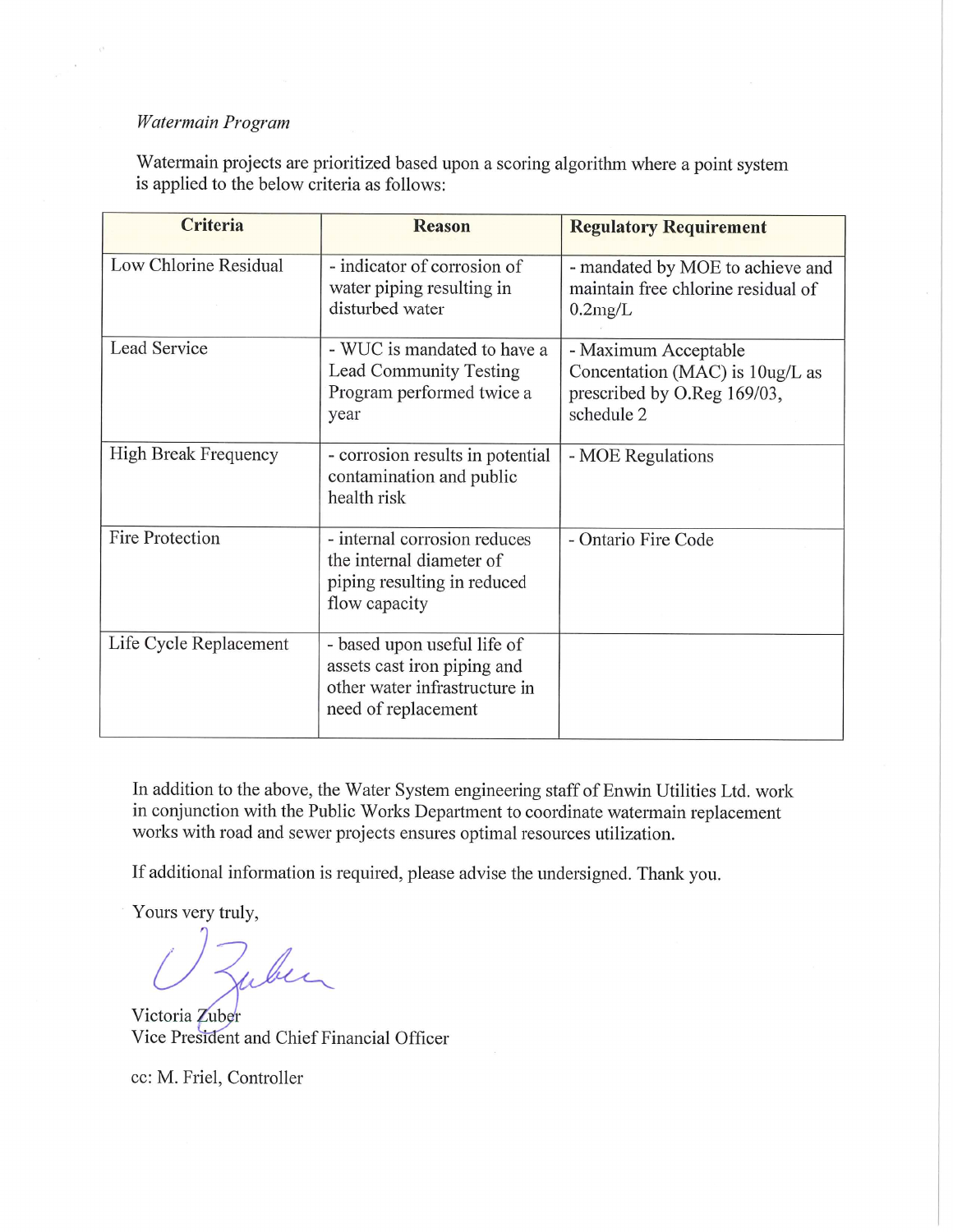**Appendix D Condition Rating Approach**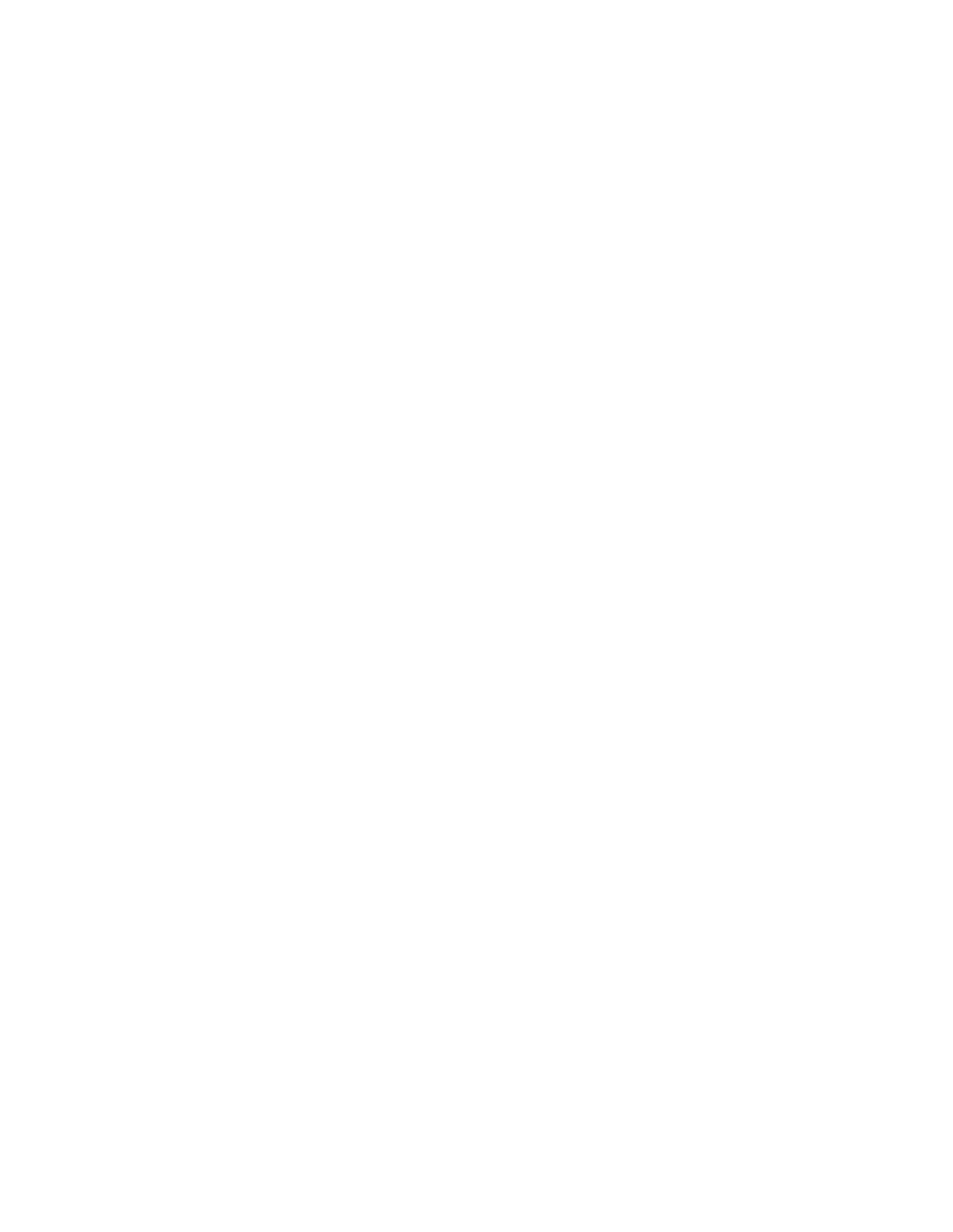### Mapping of Current Condition Ratings to new Corporate Condition Rating Categories **Road Pavement** Road Pavement

Asset:**Road Pavement**

| <b>Current Condition Rating Categories</b>      |                                                                                                                                                                                                                                             |                               |                        |  | <b>Mapping of</b><br><b>CURRENT to NEW SOI CORPORATE</b> |     |                                              | NEW State of the Infrastructure Corporate Asset Condition Categories                                                                                                                                                                 |
|-------------------------------------------------|---------------------------------------------------------------------------------------------------------------------------------------------------------------------------------------------------------------------------------------------|-------------------------------|------------------------|--|----------------------------------------------------------|-----|----------------------------------------------|--------------------------------------------------------------------------------------------------------------------------------------------------------------------------------------------------------------------------------------|
| Category                                        | Definition                                                                                                                                                                                                                                  | <b>Numeric Rating</b><br>From | To                     |  | Proposed Mapping of Numeric Rating<br>From To            |     | Category                                     | Definition (Canadian Infrastructure Report Card)                                                                                                                                                                                     |
| <b>Adequate Roads:</b><br>Greater than 10 Years | Roads which will need repair in a greater<br>than 10 year timeframe. Roads that are in<br>adequate pavement condition.                                                                                                                      |                               | $\boldsymbol{\Lambda}$ |  |                                                          | 2   | <b>Very Good:</b><br>Fit for the future      | The infrastructure in the system or network is generally in<br>very good condition, typically new or recently<br>rehabilitated. A few elements show general signs of<br>deterioration that require attention.                        |
|                                                 |                                                                                                                                                                                                                                             |                               |                        |  | 3                                                        | Δ   | Good:<br>Adequate for now                    | The infrastructure in the system or network is in good<br>condition; some elements show general signs of<br>deterioration that require attention. A few elements                                                                     |
| 6-10 Year Deficient                             | Roads that will need repair in 6 to 10 years.<br>Generally, selective crack sealing should be<br>done if funding is made available.<br>Isolated base repairs and mill & pave may<br>also be performed.                                      | 5                             | 9                      |  | 5                                                        | 19  | Fair:<br>Requires attention                  | The infrastructure in the system or network is in fair<br>condition; it shows general signs of deterioration and<br>requires attention. Some elements exhibit significant<br>deficiencies.                                           |
| 1-5 Year Deficient                              | Roads that will need repair within 1 to 5<br>years. Typically a mill and pave should be<br>completed.                                                                                                                                       | 10                            | 19                     |  |                                                          |     |                                              |                                                                                                                                                                                                                                      |
| <b>NOW Deficient Roads</b>                      | Roads that are in the worst pavement<br>condition and need immediate repair.<br>Typically roads in the "Now Deficient"<br>category are not good candiates for mill and<br>pave rehabilitation and therefore require full<br>reconstruction. | 20                            | 100                    |  | 20                                                       | 30  | Poor:<br>At risk                             | The infrastructure in the system or network is in poor<br>condition and mostly below standard, with many elements<br>approaching the end of their service life. A large portion<br>of the system exhibits significant deterioration. |
|                                                 |                                                                                                                                                                                                                                             |                               |                        |  | 31                                                       | 100 | Very poor:<br>Unfit for sustained<br>service | The infrastructure in the system or network is in<br>unacceptable condition with widespread signs of<br>advanced deterioration. Many components in the system<br>exhibit signs of imminent failure, which is affecting<br>service.   |

NOTE:

For MPMP, OMBI, and corp KPI annual reporting purposes, Road Adequacy (ie. roads in good to very good condition) has been historically reported using the Adequate Roads (ie. Greater than 10 Year) Category. For Budget purposes, the NOW Deficient road category is used.

Gravel roads included & assumed to be NOW Deficient.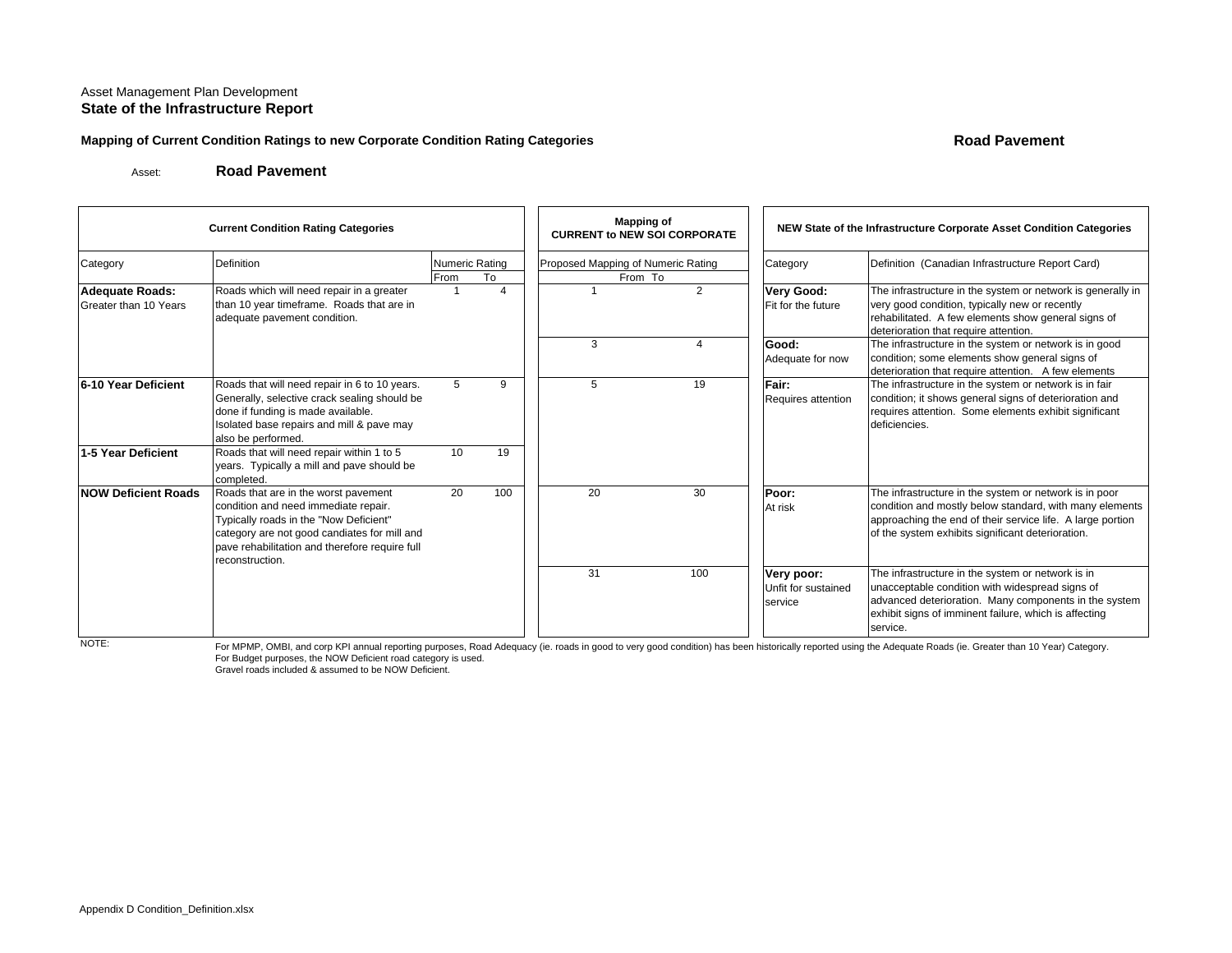### Mapping of Current Condition Ratings to new Corporate Condition Rating Categories **Alley Pavement** Alley Pavement

Asset:**Alley Pavement**

|                                    | <b>Current Condition Rating Categories</b>                                                                                                                                                                 |                               |           | <b>Mapping of</b><br><b>CURRENT to NEW SOI CORPORATE</b> |                        | NEW State of the Infrastructure Corporate Asset Condition Categories |                                                                                                                                                                                                                                      |  |  |
|------------------------------------|------------------------------------------------------------------------------------------------------------------------------------------------------------------------------------------------------------|-------------------------------|-----------|----------------------------------------------------------|------------------------|----------------------------------------------------------------------|--------------------------------------------------------------------------------------------------------------------------------------------------------------------------------------------------------------------------------------|--|--|
| Category                           | <b>Definition</b>                                                                                                                                                                                          | <b>Numeric Rating</b><br>From | To        | Proposed Mapping of Numeric Rating<br>From               | To                     | Category                                                             | Definition (Canadian Infrastructure Report Card)                                                                                                                                                                                     |  |  |
| Adequate:<br>Greater than 10 Years | Alleys which will need repair in a greater<br>than 10 year timeframe. Alleys that are<br>in adequate pavement condition.                                                                                   |                               | $\lambda$ |                                                          | $\overline{2}$         | Very Good:<br>Fit for the future                                     | The infrastructure in the system or network is generally in very<br>good condition, typically new or recently rehabilitated. A few<br>elements show general signs of deterioration that require<br>attention.                        |  |  |
|                                    |                                                                                                                                                                                                            |                               |           | 3                                                        | $\boldsymbol{\Lambda}$ | Good:<br>Adequate for now                                            | The infrastructure in the system or network is in good<br>condition; some elements show general signs of deterioration<br>that require attention. A few elements exhibit significant                                                 |  |  |
| 6-10 Year Deficient                | Alleys that will need repair in 6 to 10<br>years. Generally, selective crack sealing<br>should be done if funding is made<br>available.<br>Isolated base repairs and mill & pave<br>may also be performed. | 5                             | 9         | 5                                                        | 19                     | Fair:<br>Requires attention                                          | The infrastructure in the system or network is in fair condition;<br>it shows general signs of deterioration and requires attention.<br>Some elements exhibit significant deficiencies.                                              |  |  |
| 1-5 Year Deficient                 | Alleys that will need repair within 1 to 5<br>years. Typically a mill and pave should<br>be completed.                                                                                                     | 10                            | 19        |                                                          |                        |                                                                      |                                                                                                                                                                                                                                      |  |  |
| <b>NOW Deficient</b>               | Alleys that are in the worst pavement<br>condition and need immediate repair.<br>Typically alleys in the "Now Deficient"<br>category are not good candiates for mill                                       | 20                            | 100       | 20                                                       | 30                     | Poor:<br>At risk                                                     | The infrastructure in the system or network is in poor<br>condition and mostly below standard, with many elements<br>approaching the end of their service life. A large portion of<br>the system exhibits significant deterioration. |  |  |
|                                    | and pave rehabilitation and therefore<br>require full reconstruction.                                                                                                                                      |                               |           | 31                                                       | 100                    | Very poor:<br>Jnfit for sustained<br>service                         | The infrastructure in the system or network is in unacceptable<br>condition with widespread signs of advanced deterioration.<br>Many components in the system exhibit signs of imminent<br>failure, which is affecting service.      |  |  |
| Note:                              | Mapping and rating cut offs areconsistent with mapping used for Road Pavements                                                                                                                             |                               |           |                                                          |                        |                                                                      |                                                                                                                                                                                                                                      |  |  |

 Mapping and rating cut offs areconsistent with mapping used for Road Pavements Excludes gravel alleys (not rated).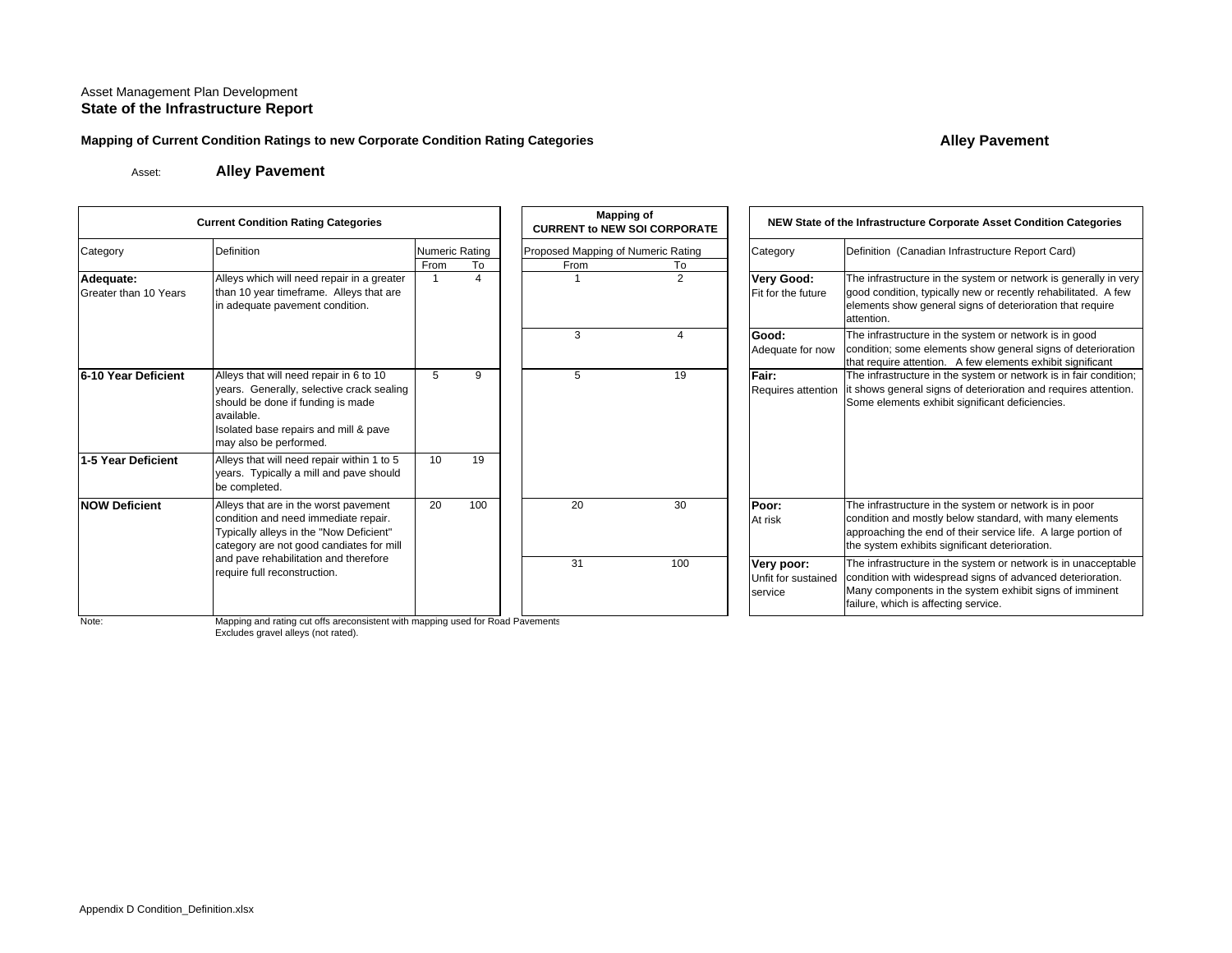#### **Mapping of Current Condition Ratings to new Corporate Condition Rating Categories Condition Rating Categories** Bridges

## **(includes culverts with a greater than 3m span)**

#### Asset:**Bridges**

#### **(includes culverts with a greater than 3m span)**

| <b>Current Condition Rating Categories</b> |                                                                                                                                                                                                                                                                                                                                                                                                                                                                                 |                        | <b>Mapping of</b><br><b>CURRENT to NEW SOI CORPORATE</b> |                                            | NEW State of the Infrastructure Corporate Asset Condition Categories |                                              |                                                                                                                                                                                                                                      |  |
|--------------------------------------------|---------------------------------------------------------------------------------------------------------------------------------------------------------------------------------------------------------------------------------------------------------------------------------------------------------------------------------------------------------------------------------------------------------------------------------------------------------------------------------|------------------------|----------------------------------------------------------|--------------------------------------------|----------------------------------------------------------------------|----------------------------------------------|--------------------------------------------------------------------------------------------------------------------------------------------------------------------------------------------------------------------------------------|--|
| Category                                   | <b>Definition</b>                                                                                                                                                                                                                                                                                                                                                                                                                                                               | Numeric Rating<br>From | To                                                       | Proposed Mapping of Numeric Rating<br>From | To                                                                   | Category                                     | Definition (Canadian Infrastructure Report Card)                                                                                                                                                                                     |  |
| <b>Excellent</b>                           | Primary and secondary components are<br>showing no signs of distress. Very minor<br>maintenance needs only.<br>Reported as our Bridge Adequacy for<br><b>MPMP &amp; OMBI.</b> See definition in NOTES.                                                                                                                                                                                                                                                                          | 90                     | 100                                                      | 90                                         | 100                                                                  | <b>Very Good:</b><br>Fit for the future      | The infrastructure in the system or network is generally in<br>very good condition, typically new or recently rehabilitated.<br>A few elements show general signs of deterioration that<br>require attention.                        |  |
| Good                                       | Primary and/or secondary components are<br>showing minimal signs of distress. Minor<br>maintenance needs and possibly<br>rehabilitation of some primary and/or<br>secondary elements may be suggested.                                                                                                                                                                                                                                                                          | 80                     | 89.9                                                     | 80                                         | 89.9                                                                 | Good:<br>Adequate for now                    | The infrastructure in the system or network is in good<br>condition; some elements show general signs of<br>deterioration that require attention. A few elements exhibit<br>significant deficiencies.                                |  |
| Fair                                       | Primary and/or secondary components are<br>showing minimal to severe distresses which<br>could include the need for condition surveys<br>and major rehabilitation on some scale.                                                                                                                                                                                                                                                                                                | 70                     | 79.9                                                     | 70                                         | 79.9                                                                 | Fair:<br><b>Requires attention</b>           | The infrastructure in the system or network is in fair<br>condition; it shows general signs of deterioration and<br>requires attention. Some elements exhibit significant<br>deficiencies.                                           |  |
| Poor                                       | Primary and/or secondary components are<br>showing severe to critical distresses which<br>could include the need for condition surveys,<br>major rehabilitation on some scale, or<br>removal and replacement of structure.                                                                                                                                                                                                                                                      | $\overline{1}$         | 69.9                                                     | 60                                         | 69.9                                                                 | Poor:<br>At risk                             | The infrastructure in the system or network is in poor<br>condition and mostly below standard, with many elements<br>approaching the end of their service life. A large portion of<br>the system exhibits significant deterioration. |  |
| NOTES:                                     | Primary and/or secondary components are<br>showing critical distresses which could<br>include the need for condition surveys, major<br>rehabilitation on some scale, removal and<br>replacement of structure, or closure.<br>Structure is in a state which may pose<br>hazards to traffic or pedestrian traffic.<br>For MPMP & OMBI, the percent of bridges & culverts in good to very good condition is generally reported each year as the current system Excellent category. |                        |                                                          |                                            | 59.9                                                                 | Very poor:<br>Unfit for sustained<br>service | The infrastructure in the system or network is in<br>unacceptable condition with widespread signs of advanced<br>deterioration. Many components in the system exhibit signs<br>of imminent failure, which is affecting service.      |  |

**For MPMP & OMBI, the percent of bridges & culverts in good to very good condition is generally reported each year as the current system Excellent category.**

**MPMP definition for Bridge Adequacy is defined as "A bridge or culvert is rated as good to very good if distress to primary components is minimal, requiring only maintenance."**

Overall Condition ratings are based on an internally developed calculation in the Hansen database. They are not based on OGRA's MDW software

The overall rating is a numeric calculated rating from 1-100. (The higher the value the better the overall rating.) The numeric value is then categorized by ranges into the overall categorizes above (ie. Exc, Good, Fair, P OSIM only rates elements into 4 categories (Excellent, Good, Fair, Poor).

Issues with the various uses of the same terminology for various rating systems, definitions, and reporting purposes.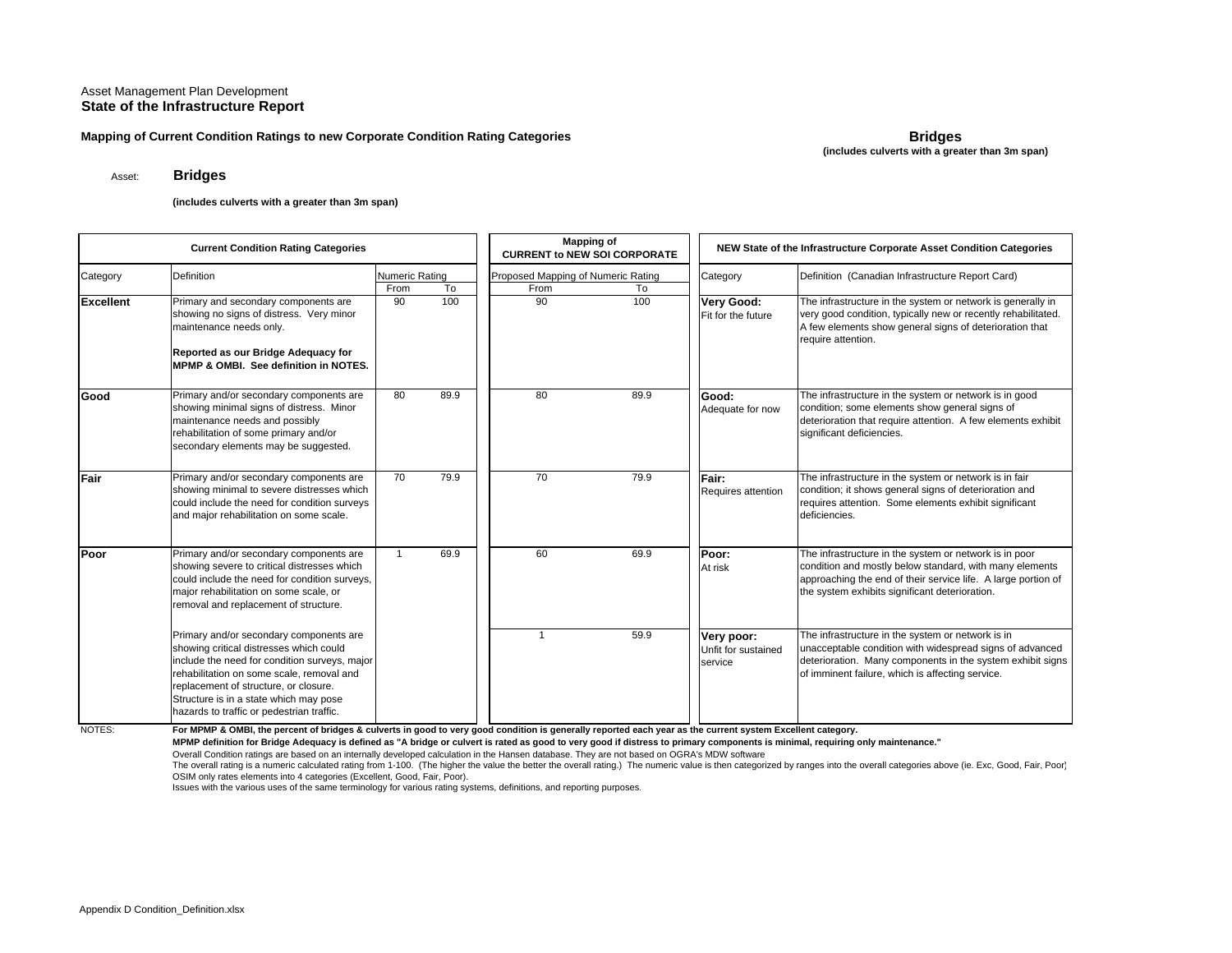### **Mapping of Current Condition Ratings to new Corporate Condition Rating Categories Sidewalks (right-of-way only)**

#### Asset:**Sidewalks (right-of-way only)**

ie. Does not include sidewalks located at city facilities and in recreational areas

| <b>Current Condition Rating Categories</b> |                                                                                                 | <b>Mapping of</b><br><b>CURRENT to NEW SOI CORPORATE</b>                  | NEW State of the Infrastructure Corporate Asset Condition Categories |                                                                                                                                                                                                                                      |  |  |
|--------------------------------------------|-------------------------------------------------------------------------------------------------|---------------------------------------------------------------------------|----------------------------------------------------------------------|--------------------------------------------------------------------------------------------------------------------------------------------------------------------------------------------------------------------------------------|--|--|
| Category                                   | <b>Definition</b><br>Definition/Guideline                                                       | Proposed Mapping of Subjective Rating<br>Definition/Guideline             | Category                                                             | Definition (Canadian Infrastructure Report Card)                                                                                                                                                                                     |  |  |
| <b>Excellent</b>                           | 10% or less of the sidewalk length is<br>affected by deficiencies<br>$\epsilon$ = 10% deficient | $\epsilon$ = 10% deficient                                                | Very Good:<br>Fit for the future                                     | The infrastructure in the system or network is generally in very<br>good condition, typically new or recently rehabilitated. A few<br>elements show general signs of deterioration that require<br>attention.                        |  |  |
| Good                                       | 11% to 25% of the sidewalk length is<br>affected by deficiencies<br>11% to 25% Deficient        | 11% to 25% Deficient                                                      | Good:<br>Adequate for now                                            | The infrastructure in the system or network is in good condition;<br>some elements show general signs of deterioration that require<br>attention. A few elements exhibit significant deficiencies.                                   |  |  |
| Fair                                       | 26% to 45% of the sidewalk length is<br>affected by deficiencies<br>26% to 45% Deficient        | 26% to 45% Deficient                                                      | Fair:<br>Requires attention                                          | The infrastructure in the system or network is in fair condition; it<br>shows general signs of deterioration and requires attention.<br>Some elements exhibit significant deficiencies.                                              |  |  |
| Poor                                       | 46% or more of the sidewalk length is<br>affected by deficiencies<br>46% to 100% Deficient      | 46% to 100% Deficient<br><b>AND</b><br><b>Pedestrian Traffic = Low</b>    | Poor:<br>At risk                                                     | The infrastructure in the system or network is in poor condition<br>and mostly below standard, with many elements approaching<br>the end of their service life. A large portion of the system<br>exhibits significant deterioration. |  |  |
|                                            |                                                                                                 | 46% to 100% Deficient<br><b>AND</b><br>Pedestrian Traffic = Medium & High | Very poor:<br>Unfit for sustained<br>service                         | The infrastructure in the system or network is in unacceptable<br>condition with widespread signs of advanced deterioration.<br>Many components in the system exhibit signs of imminent<br>failure, which is affecting service.      |  |  |

NOTES: A formula generated numeric rating scale is not used. The ratings are subjective following the guidelines provided.

A Very Poor category is not used in inspections. The use of Pedestrian Traffic levels is suggested for the further breakdown for Corp SOI purposes and is a measure of Risk.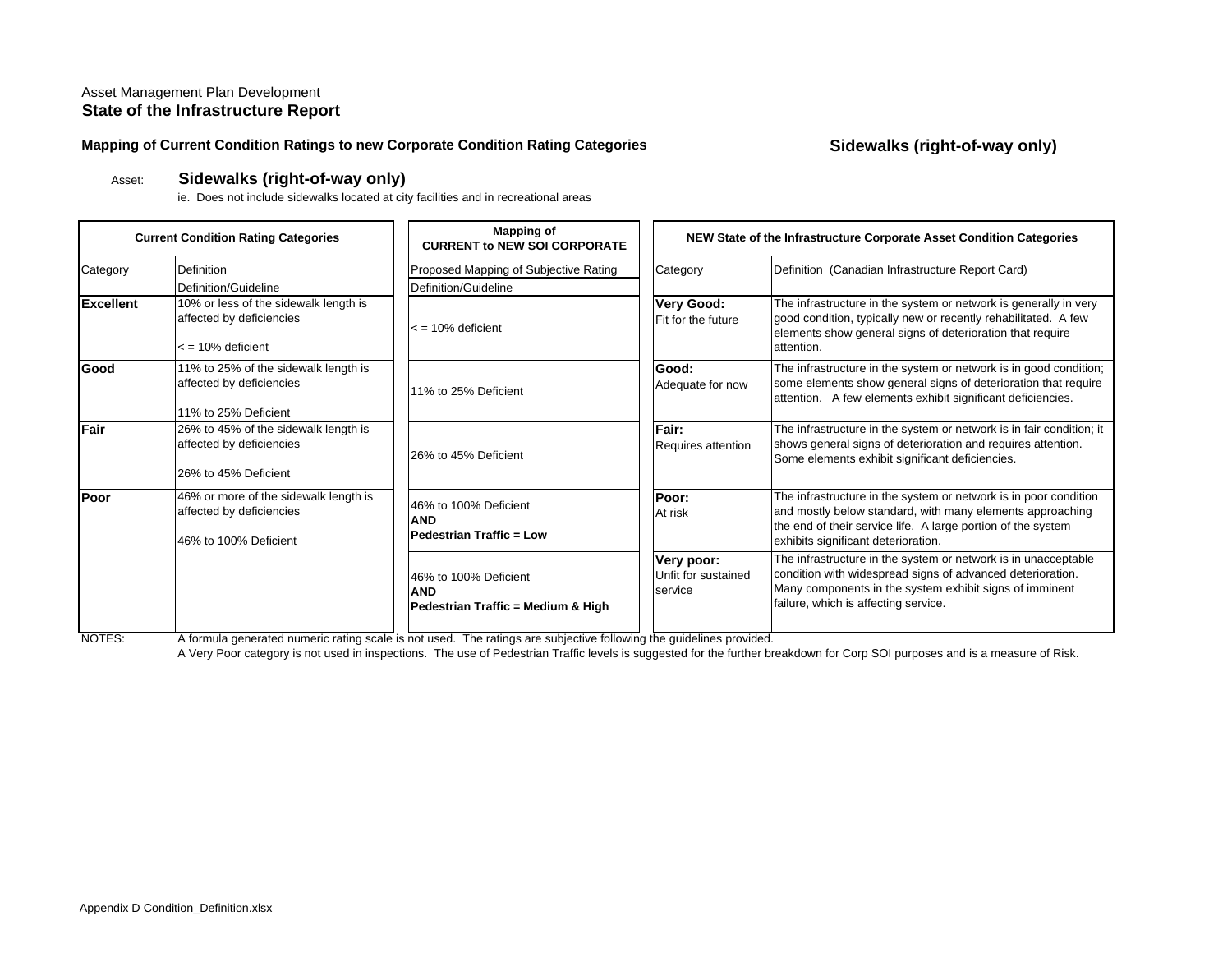### Asset Management Plan Development Confirmed by: **Mark Winteron - PW Operations State of the Infrastructure Report**

### Mapping of Current Condition Ratings to new Corporate Condition Rating Categories **Storm and Sanitary Sewers**

#### Asset:**Storm and Sanitary Sewers**

\* Subjective ratings were applied to all sewers for which there was no CCTV rating. How subjective ratings were applied is noted below **Objective CCTV Rating Mapping**

|                                           | NEW State of the Infrastructure Corporate Asset Condition Categories                                                                                                                                                                    | <b>Subjective Ratings</b>                                                | <b>Service Rating</b>    |              |
|-------------------------------------------|-----------------------------------------------------------------------------------------------------------------------------------------------------------------------------------------------------------------------------------------|--------------------------------------------------------------------------|--------------------------|--------------|
| Category                                  | Definition (Canadian Infrastructure Report Card)                                                                                                                                                                                        |                                                                          | <b>Structural Rating</b> |              |
|                                           |                                                                                                                                                                                                                                         |                                                                          |                          | Very         |
| <b>Very Good:</b><br>Fit for the future   | The infrastructure in the system or network is<br>generally in very good condition, typically new or<br>recently rehabilitated. A few elements show general<br>signs of deterioration that require attention.                           | High Density Polythylene - any year                                      | $\overline{2}$           | Good         |
| Good:<br>Adequate for now                 | The infrastructure in the system or network is in<br>good condition; some elements show general signs<br>of deterioration that require attention. A few<br>elements exhibit significant deficiencies.                                   | PVC, Asbestos Cement, Polyethylen,<br>UR, Concrete - all those post 1970 | 3                        | Fair         |
| Fair:<br>Requires attention               | The infrastructure in the system or network is in fair<br>condition; it shows general signs of deterioration<br>and requires attention. Some elements exhibit<br>significant deficiencies.                                              | Brick, Concrete - all those pre 1970                                     | $\overline{4}$           | Poor         |
| Poor:<br>At risk                          | The infrastructure in the system or network is in<br>poor condition and mostly below standard, with<br>many elements approaching the end of their service<br>life. A large portion of the system exhibits<br>significant deterioration. | Iron, Clay, Big O - any year                                             | 5                        | Very<br>Poor |
| Very poor:<br>Unfit for sustained service | The infrastructure in the system or network is in<br>unacceptable condition with widespread signs of<br>advanced deterioration. Many components in the<br>system exhibit signs of imminent failure, which is<br>affecting service.      | CSP - any year                                                           |                          |              |

|                                                                          | Objective CCTV Rating Mapping |                     |                     |               |                     |                      |
|--------------------------------------------------------------------------|-------------------------------|---------------------|---------------------|---------------|---------------------|----------------------|
| <b>Subjective Ratings</b>                                                | <b>Service Rating</b>         |                     | 2                   | 3             | 4                   | ን                    |
|                                                                          | <b>Structural Rating</b>      |                     |                     |               |                     |                      |
|                                                                          |                               | Very                | Good                | Fair          | Poor                | Very                 |
| High Density Polythylene - any year                                      | $\overline{2}$                | Good                | Good                | Fair          | Poor                | Very.<br>Poor        |
| PVC, Asbestos Cement, Polyethylen,<br>UR, Concrete - all those post 1970 | 3                             | Fair                | Fair                | Fair          | Poor                | Very<br>Poor         |
| Brick, Concrete - all those pre 1970                                     | $\overline{4}$                | Poor                | Poor                | Poor          | Poor                | Very<br>Poor         |
| Iron, Clay, Big O - any year                                             | $5\overline{)}$               | <b>Very</b><br>Poor | <b>Very</b><br>Poor | Very.<br>Poor | <b>Very</b><br>Poor | <b>Very</b><br>Poor. |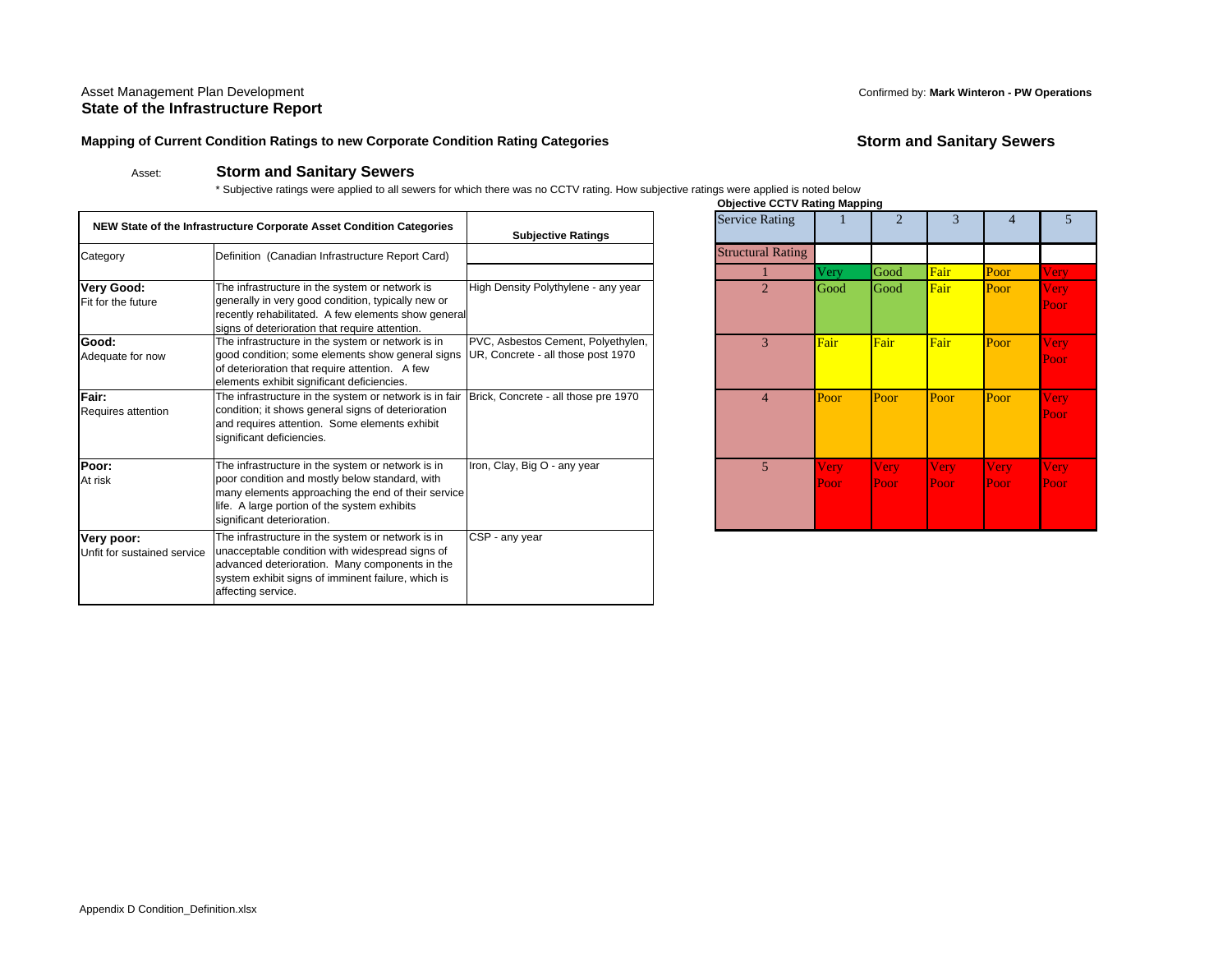### **Mapping of Current Condition Ratings to new Corporate Condition Rating Categories**

#### Asset:**All Other Assets**

\* Subjective ratings were applied to all sewers for which there was no CCTV rating. How subjective ratings were applied is noted below

|                                                | NEW State of the Infrastructure Corporate Asset Condition Categories                                                                                                                                                                 | <b>Subjective Ratings</b>                                                                                                                                                                                                                |
|------------------------------------------------|--------------------------------------------------------------------------------------------------------------------------------------------------------------------------------------------------------------------------------------|------------------------------------------------------------------------------------------------------------------------------------------------------------------------------------------------------------------------------------------|
| Category                                       | Definition (Canadian Infrastructure Report Card)                                                                                                                                                                                     |                                                                                                                                                                                                                                          |
| <b>Very Good:</b><br><b>Fit for the future</b> | The infrastructure in the system or network is generally in very good<br>condition, typically new or recently rehabilitated. A few elements<br>show general signs of deterioration that require attention.                           | Greater than 80% remaining useful life - then reviewed by asset<br>experts for validation and or correction based on actual asset<br>performance, inspections where appropriate, reactive maintenance<br>and other available information |
| Good:<br>Adequate for now                      | The infrastructure in the system or network is in good condition;<br>some elements show general signs of deterioration that require<br>attention. A few elements exhibit significant deficiencies.                                   | 60 - 79.9% remaining useful life - then reviewed by asset experts for<br>validation and or correction based on actual asset performance,<br>inspections where appropriate, reactive maintenance and other<br>available information       |
| Fair:<br>Requires attention                    | The infrastructure in the system or network is in fair condition; it<br>shows general signs of deterioration and requires attention. Some<br>elements exhibit significant deficiencies.                                              | 40 - 59.9% remaining useful life - then reviewed by asset experts for<br>validation and or correction based on actual asset performance,<br>inspections where appropriate, reactive maintenance and other<br>available information       |
| Poor:<br>At risk                               | The infrastructure in the system or network is in poor condition and<br>mostly below standard, with many elements approaching the end of<br>their service life. A large portion of the system exhibits significant<br>deterioration. | 20 - 39.9% remaining useful life - then reviewed by asset experts for<br>validation and or correction based on actual asset performance,<br>inspections where appropriate, reactive maintenance and other<br>available information       |
| Very poor:<br>Unfit for sustained service      | The infrastructure in the system or network is in unacceptable<br>condition with widespread signs of advanced deterioration. Many<br>components in the system exhibit signs of imminent failure, which is<br>affecting service.      | Less than 20% remaining useful life - then reviewed by asset experts<br>for validation and or correction based on actual asset performance,<br>inspections where appropriate, reactive maintenance and other<br>available information    |

Confirmed by: **Mark Winteron - PW Operations**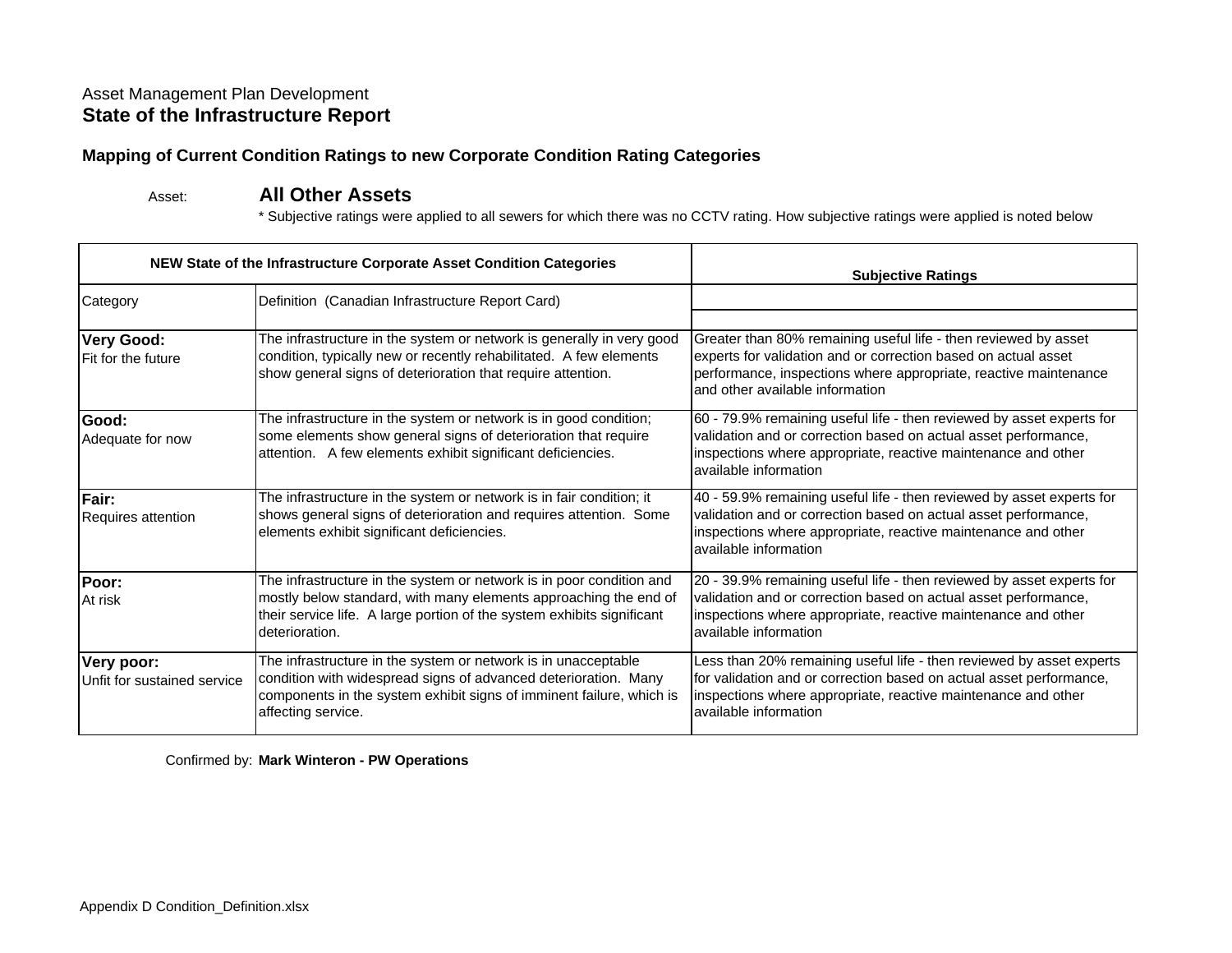**Appendix E Asset Hierarchy**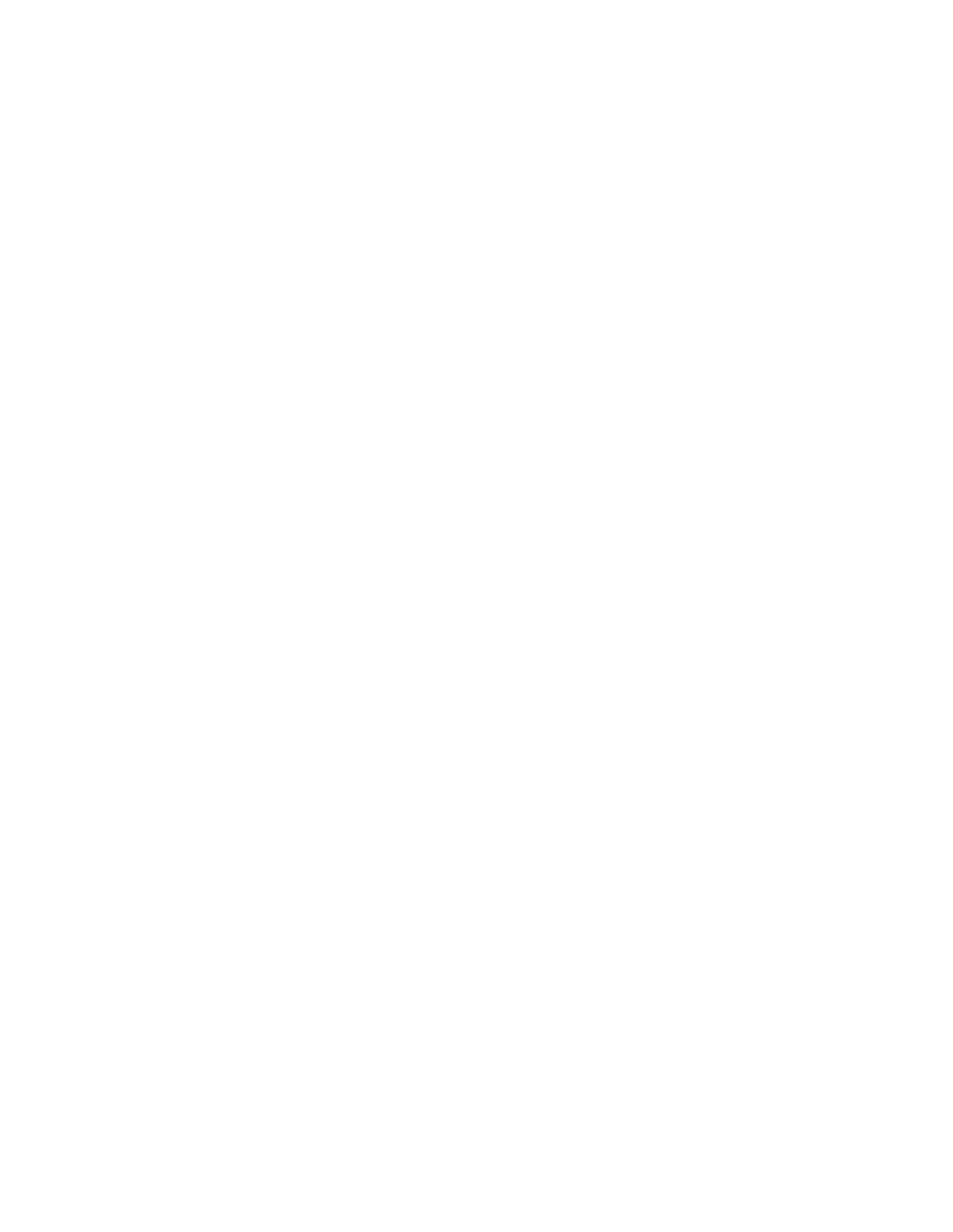<span id="page-30-2"></span><span id="page-30-1"></span>

<span id="page-30-0"></span>

# **ASSET HIERARCHY NO. A-1: CITY OF WINDSOR CORPORATE ASSET HIERARCHY FRAMEWORK (LEVELS NO. 1-4)**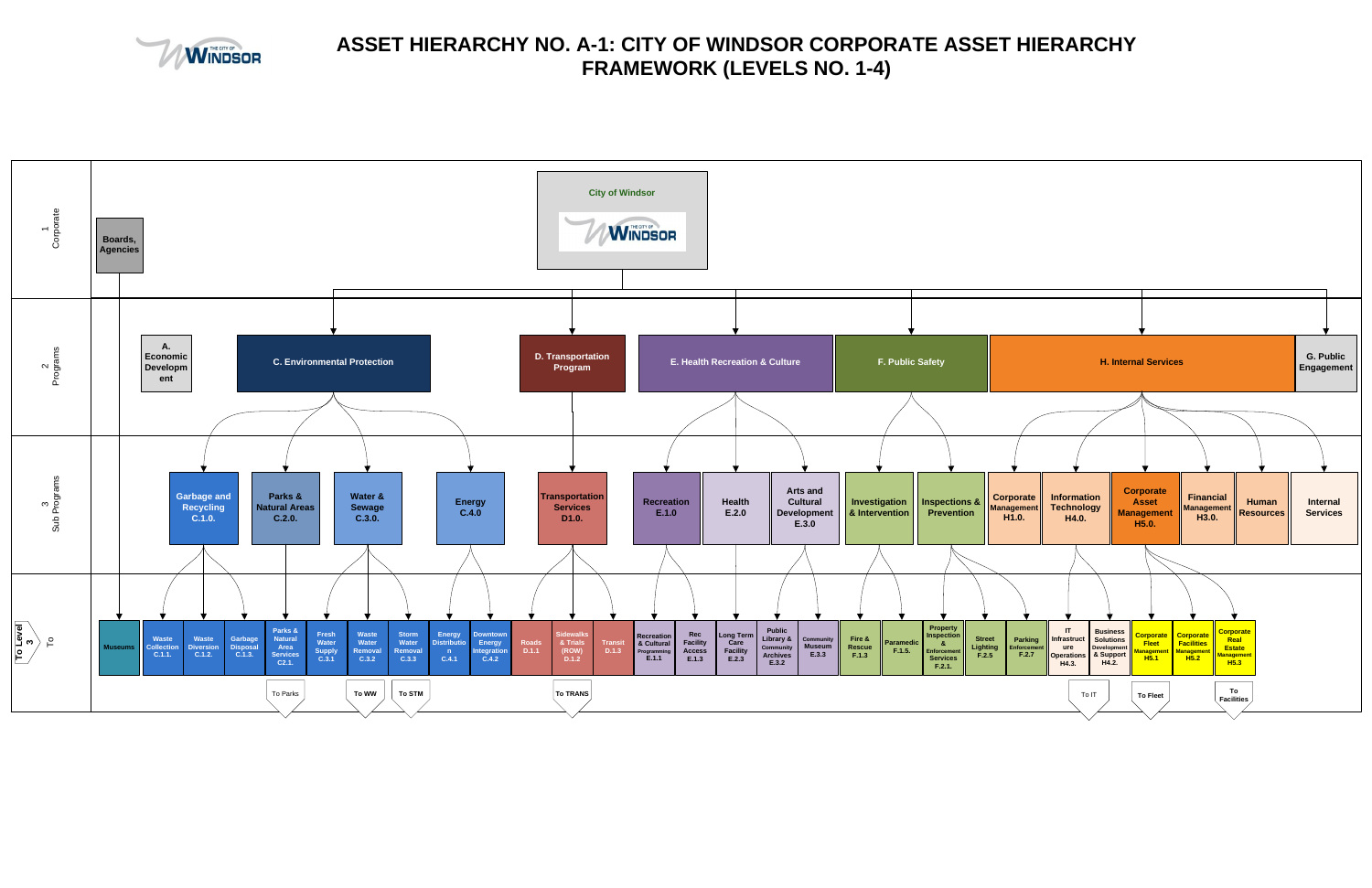

# **ASSET HIERARCHY NO. A-1: CITY OF WINDSOR CORPORATE ASSET HIERARCHY FRAMEWORK (LEVELS NO. 5-10)**

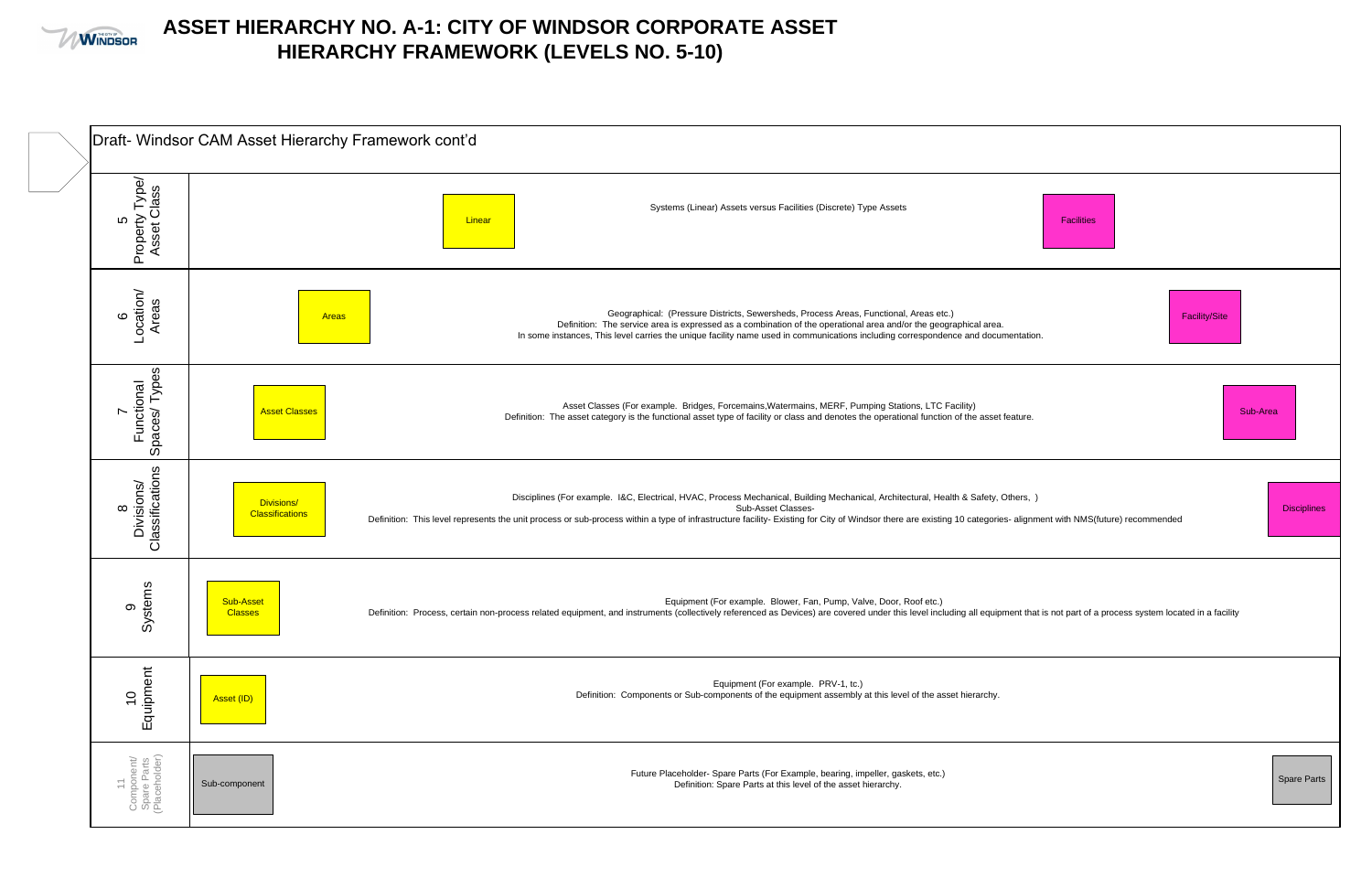<span id="page-32-0"></span>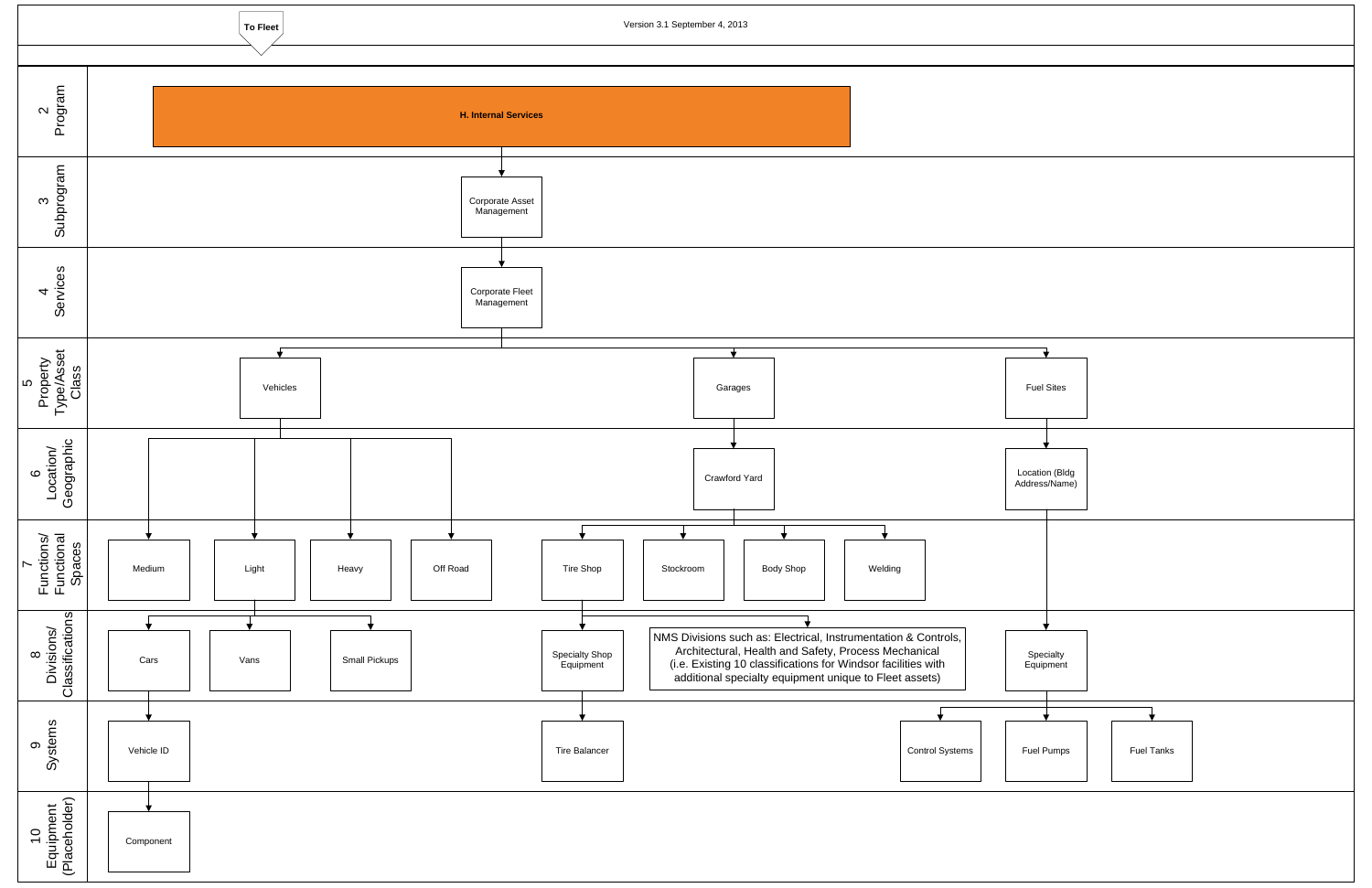<span id="page-33-0"></span>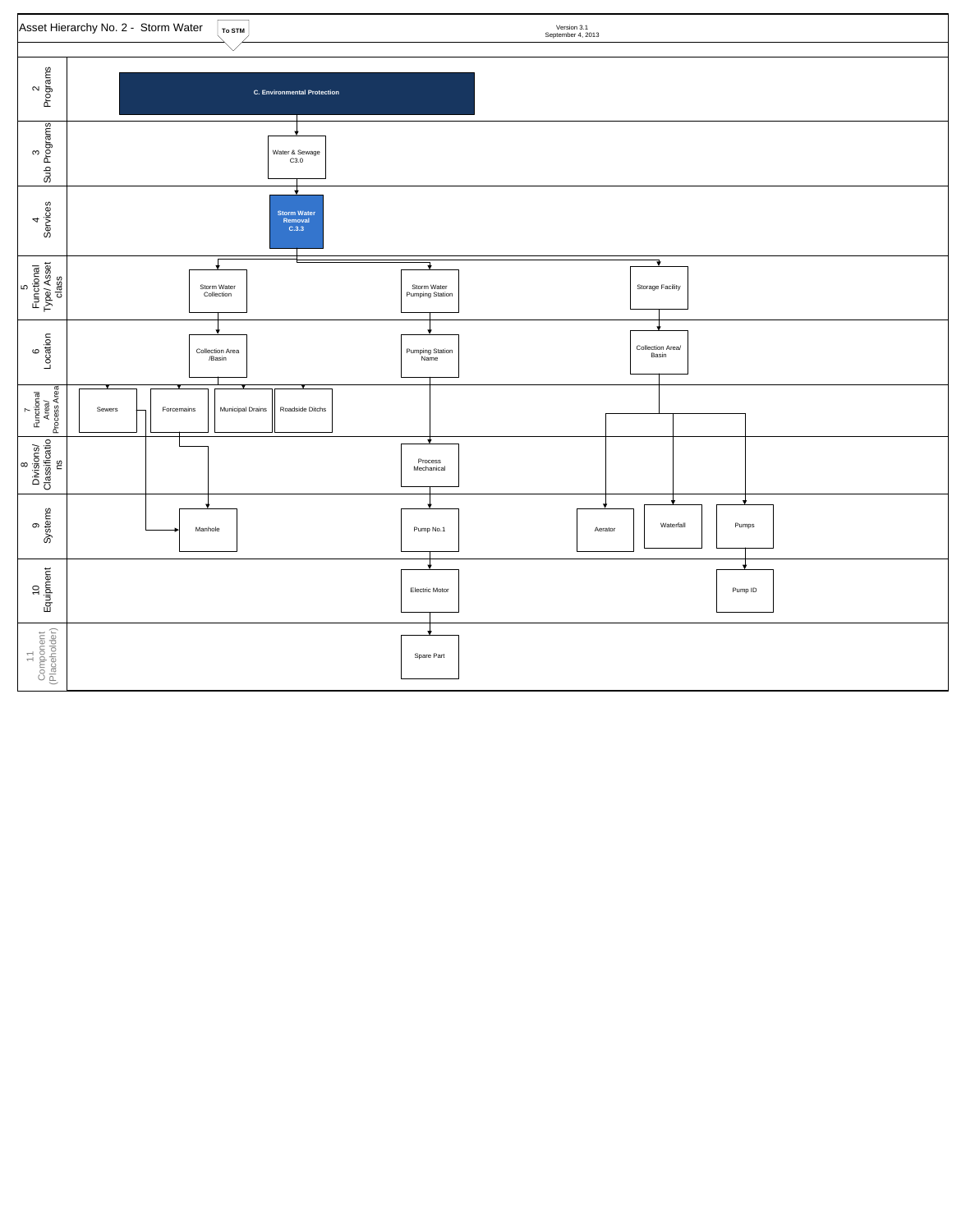<span id="page-34-0"></span>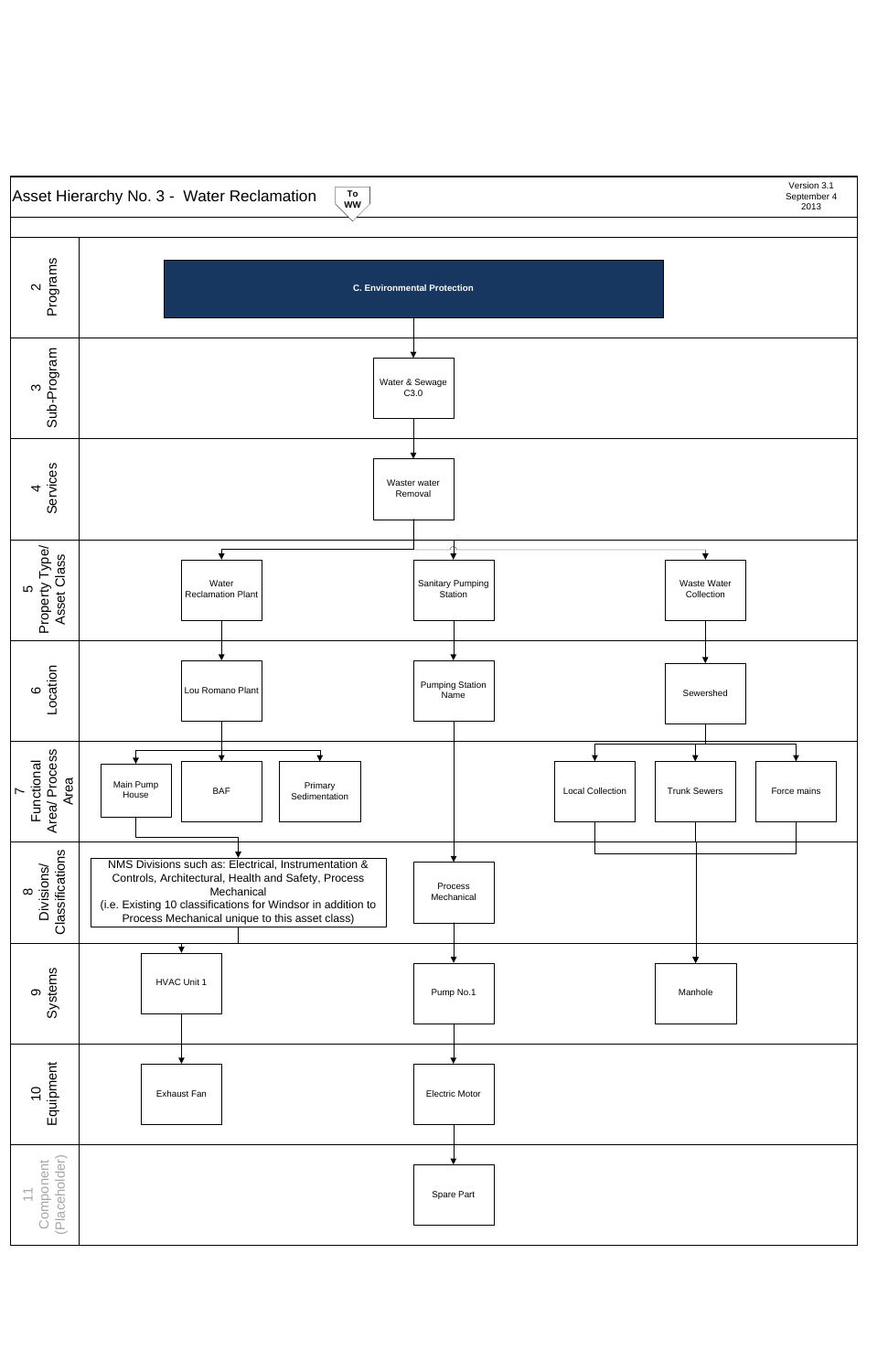<span id="page-35-0"></span>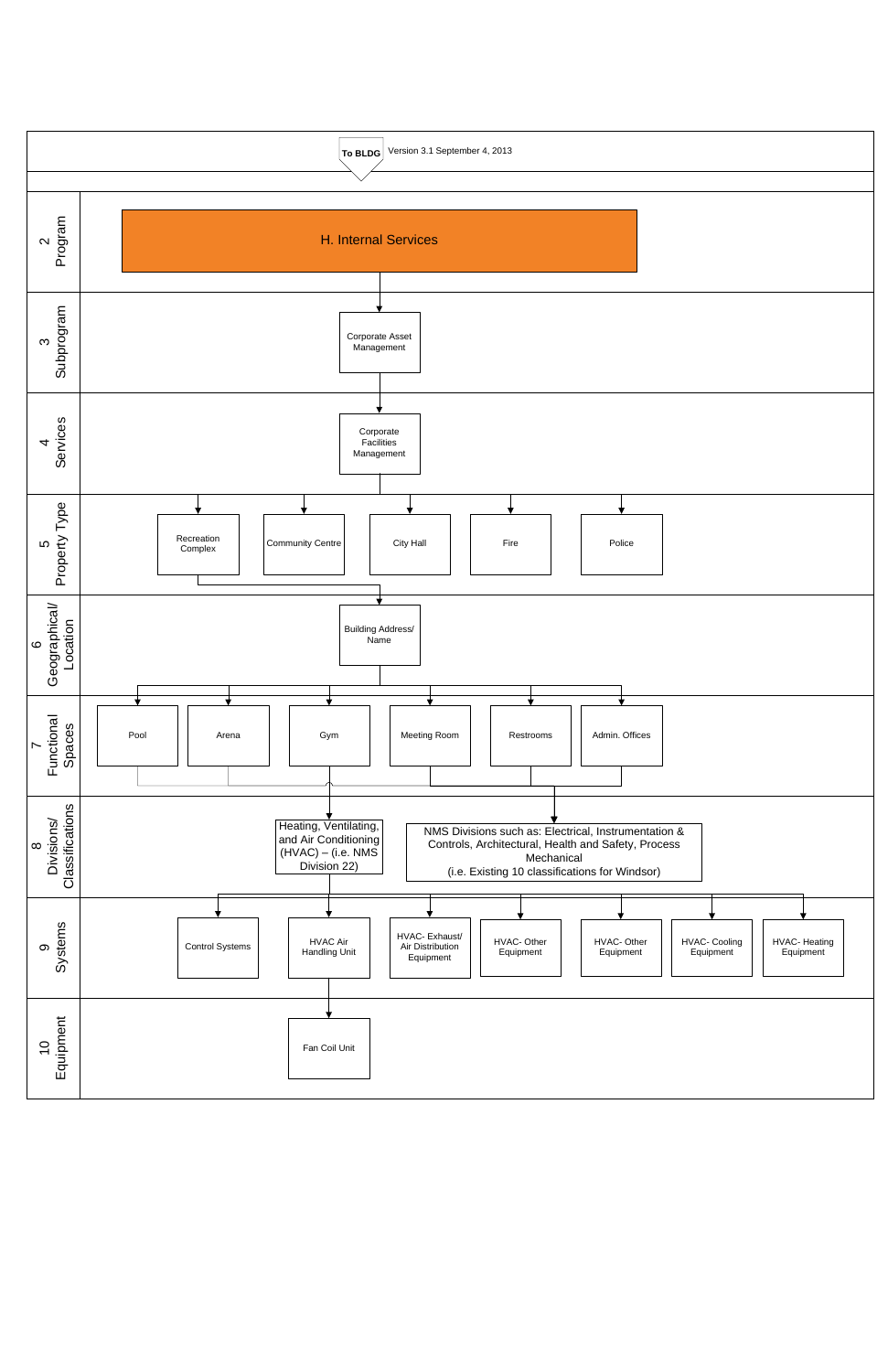<span id="page-36-0"></span>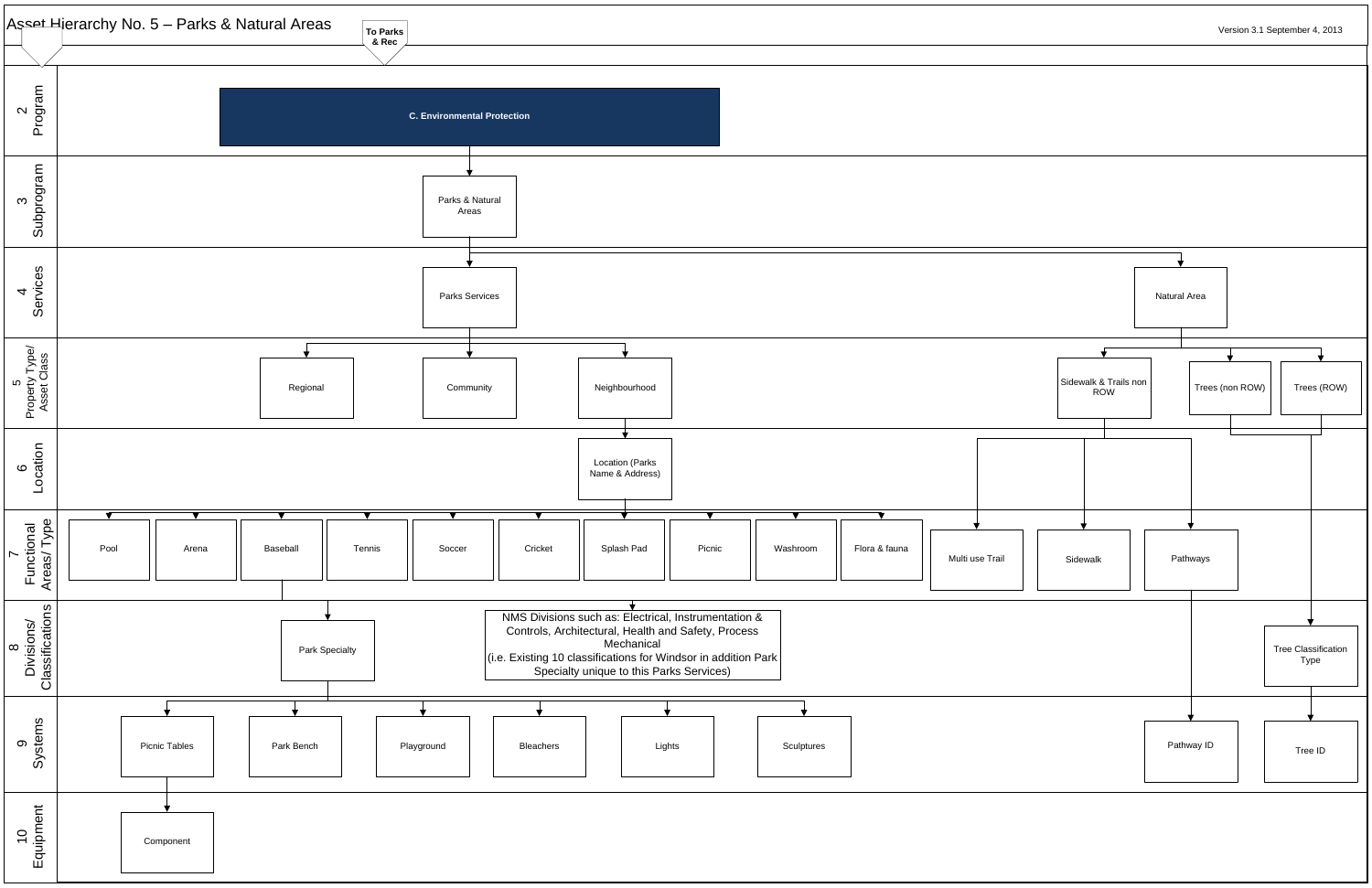<span id="page-37-0"></span>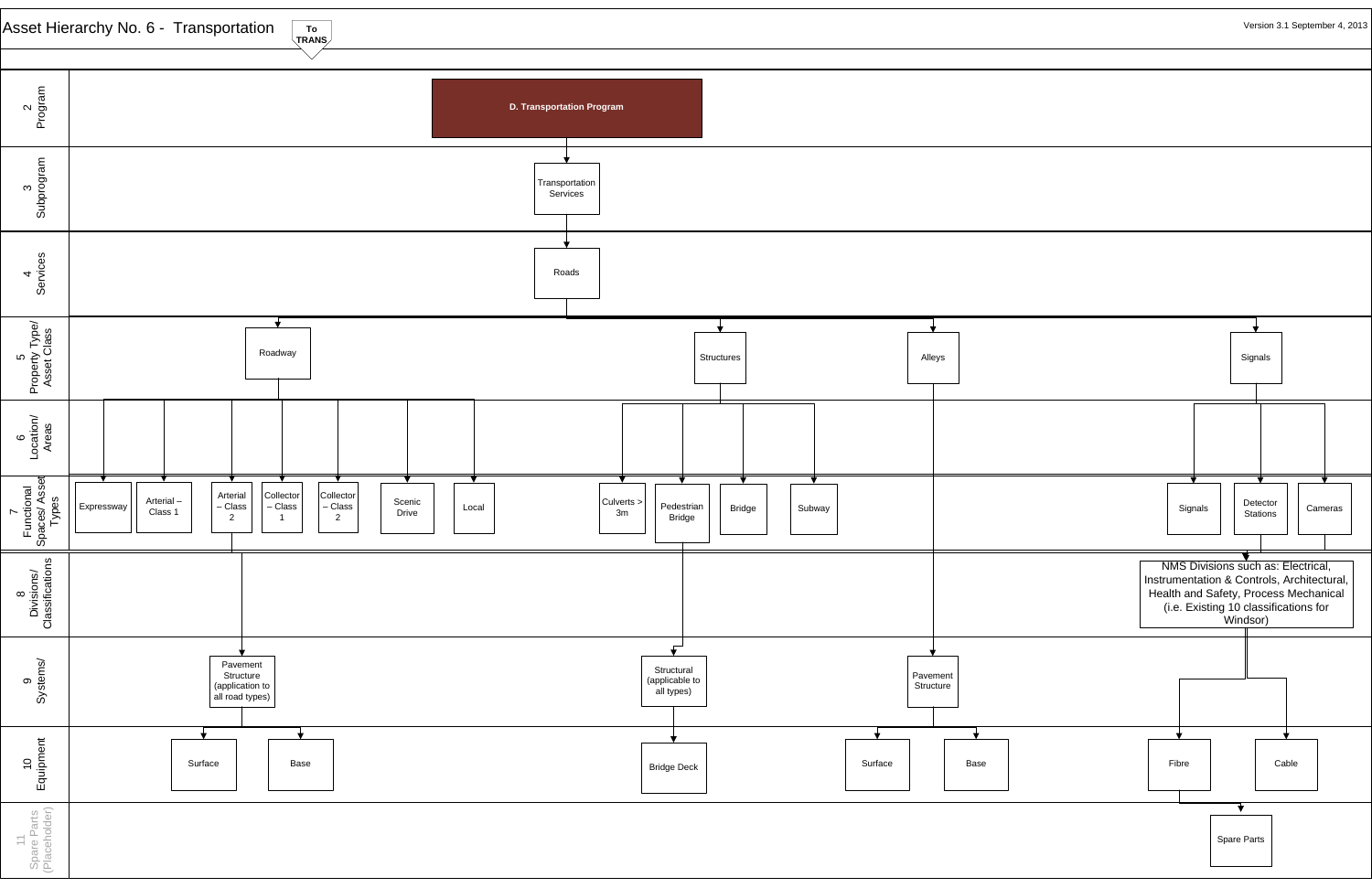

|                                            | Version 3.1 September 4, 2013 |
|--------------------------------------------|-------------------------------|
|                                            |                               |
|                                            |                               |
|                                            |                               |
|                                            |                               |
|                                            |                               |
| s                                          |                               |
| $\overline{\textbf{t}}$<br>Trails<br>(ROW) |                               |
|                                            |                               |
| trian<br>alks                              |                               |
|                                            |                               |
|                                            |                               |
|                                            |                               |
|                                            |                               |
|                                            |                               |